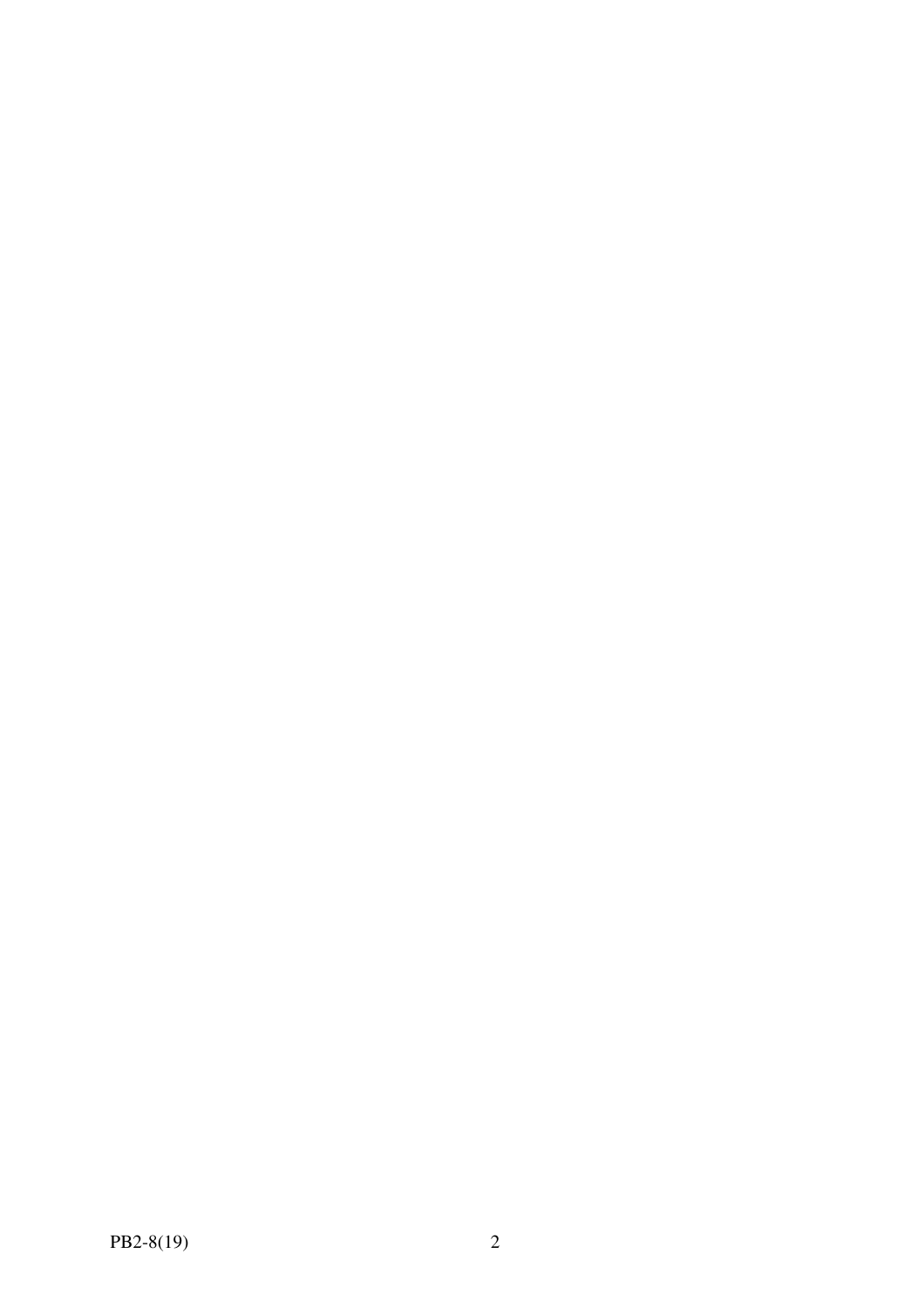# **FLDWARN for the Noosa and Maroochy Rs**

# **1 December 2010 to 31 January 2011**

TO::BOM613 IDQ20795 Australian Government Bureau of Meteorology Queensland FLOOD WARNING FOR THE SUNSHINE COAST RIVERS Issued at 1:39 PM on Sunday the 9th of January 2011 by the Bureau of Meteorology, Brisbane. The heavy rainfall during Sunday has resulted in fast river level rises along the Maroochy and Mooloolah rivers and small rises in the Noosa River catchment. Further rises are likely as heavy rainfall continues. MAROOCHY RIVER: River levels are rising along the Maroochy River with rainfall expected to continue. Major flood levels of at least 6 metres are expected at Eumundi today. Moderate flood levels are possible at Yandina this evening if rainfall continues. Moderate flood levels are likely along Doonan Creek and Paynter Creek later today. MOOLOOLAH RIVER: Moderate flood levels are rising at Jordan Street. NOOSA RIVER: Minor flood levels are rising at Lake Cooroibah with rises above minor possible at Tewantin as rainfall continues. Weather Forecast: Heavy rain continuing. Next Issue: The next warning will be issued by 5pm Sunday. Latest River Heights: Mooloolah R at Mooloolah \* 4.77m rising 12:30 PM SUN 09/01/11<br>Ewen Maddock Dam # 25.96m rising 01:07 PM SUN 09/01/11 Ewen Maddock Dam # 25.96m rising 01:07 PM SUN 09/01/11 Mooloolah R at Jordan St # 4.3m rising 12:55 PM SUN 09/01/11 Mooloolah R at Palmview # 3.64m rising 12:28 PM SUN 09/01/11 Currumundi Ck at Meridan Way # 1.61m rising 11:13 AM SUN 09/01/11 Mooloolah R U/S Parreara Weir # 0.96m falling 12:58 PM SUN 09/01/11 Mountain Ck at Tanawha # 1.15m falling 12:36 PM SUN 09/01/11 Mooloolaba Tide # 1.67m falling 01:05 PM SUN 09/01/11 Mooloolaba Tide \* 1.87m rising 12:50 PM SUN 09/01/11 Golden Beach # 1.31m rising 12:31 PM SUN 09/01/11 Coochin Ck at Old Gympie Rd # 3.2m falling 01:08 PM SUN 09/01/11 Coochin Ck at Beerwah # 4.4m falling 11:30 AM SUN 09/01/11 Coochin Ck at Mawsons Rd  $*$  3.91m rising 11:40 AM SUN 09/01/11 N Maroochy R at Eumundi # 5.27m rising 01:05 PM SUN 09/01/11 Coochin Ck at Old Gympie Ku # 3.2m idiing<br>
Coochin Ck at Beerwah # 4.4m falling 11:30 AM SUN 09/01/11<br>
Coochin Ck at Mawsons Rd \* 3.91m rising 11:40 AM SUN 09/01/11<br>
N Maroochy R at Eumundi \* 4.94m steady 12:31 PM SUN 09/0 Poona Dam # 152.84m steady 01:07 PM SUN 09/01/11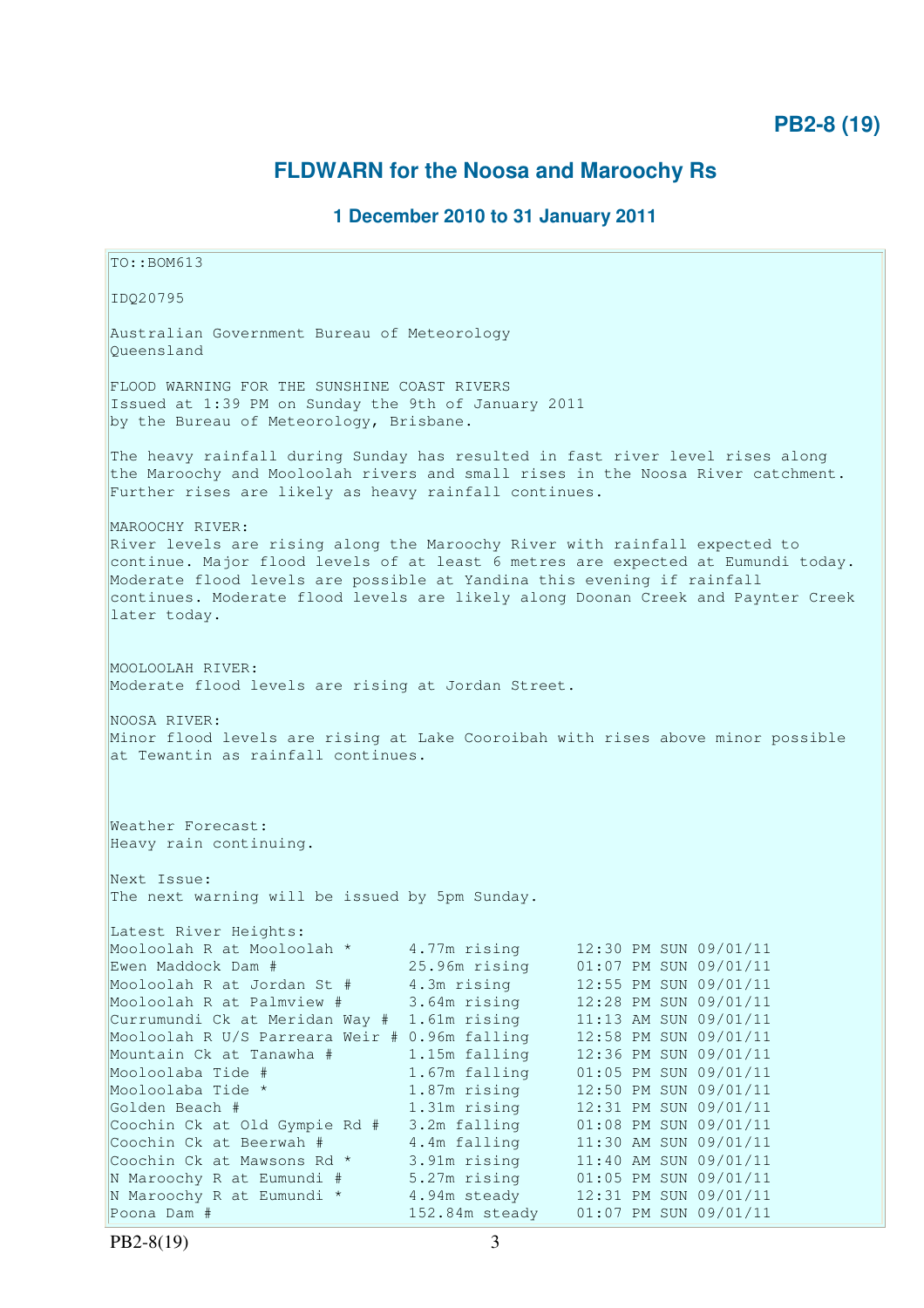| S Maroochy R at Kiamba *        | 2.63m rising                            |  | 12:20 PM SUN 09/01/11 |
|---------------------------------|-----------------------------------------|--|-----------------------|
| S Maroochy R at Kiamba #        | 2.83m rising                            |  | 01:07 PM SUN 09/01/11 |
| S Maroochy R at Yandina *       | 2.44m rising                            |  | 12:30 PM SUN 09/01/11 |
| S Maroochy R at Yandina #       | 2.68m rising                            |  | 01:04 PM SUN 09/01/11 |
| Maroochy R at Dunethin Rock #   | 1.4m rising                             |  | 12:57 PM SUN 09/01/11 |
| Yandina Ck at Yandina Ck #      | 4.31m rising                            |  | 12:58 PM SUN 09/01/11 |
| Doonan Ck at Doonan Creek #     | 4.15m rising                            |  | 12:49 PM SUN 09/01/11 |
| Maroochy R at Stoney Wharf Rd # | 1.15m rising                            |  | 12:21 PM SUN 09/01/11 |
| Petrie Ck at West Woombye #     | 1.25m rising                            |  | 01:09 PM SUN 09/01/11 |
| Petrie Ck at Warana Br *        | 3.93m rising                            |  | 12:20 PM SUN 09/01/11 |
| Petrie Ck at Warana Br #        | 4.64m rising                            |  | 01:09 PM SUN 09/01/11 |
| Paynter Ck at Palmwoods Oval #  | 3.75m rising                            |  | 12:43 PM SUN 09/01/11 |
| Paynter Ck at Diddillibah#      | 3.36m rising                            |  | 12:50 PM SUN 09/01/11 |
| Eudlo Ck at Eudlo #             | 3.75m rising                            |  | 01:06 PM SUN 09/01/11 |
| Eudlo Ck at Kiels Mountain *    | 2.32m rising                            |  | 12:00 PM SUN 09/01/11 |
| Maroochy R at Picnic Point #    | $0.68m$ falling                         |  | 01:06 PM SUN 09/01/11 |
| Teewah Ck at Coops Corner *     | 3.93m rising                            |  | 12:30 PM SUN 09/01/11 |
| L Cootharaba at Boreen Point #  | 1.13m rising                            |  | 12:58 PM SUN 09/01/11 |
| L Cootharaba at Boreen Point    | 1.06m rising fast 12:30 PM SUN 09/01/11 |  |                       |
| L Cooroibah #                   | 1.23m steady                            |  | 11:41 AM SUN 09/01/11 |
| Noosa R at Tewantin #           | 1m falling                              |  | 12:28 PM SUN 09/01/11 |
| Noosa R at Noosa Bar #          | 0.9m falling                            |  | 12:59 PM SUN 09/01/11 |

\*automatic station

Warnings and River Height Bulletins are available at http://www.bom.gov.au/qld/flood/ . Flood Warnings are also available on telephone 1300 659 219 at a low call cost of 27.5 cents, more from mobile, public and satellite phones.

# $TO::BOM613$

IDQ20795

Australian Government Bureau of Meteorology Queensland

FLOOD WARNING FOR THE SUNSHINE COAST RIVERS Issued at 5:20 PM on Sunday the 9th of January 2011 by the Bureau of Meteorology, Brisbane.

The heavy rainfall recorded during Sunday has resulted in fast river level rises along the Maroochy and Mooloolah Rivers and in Coochin Creek with small rises in the Noosa River catchment. Further rises are likely as heavy rainfall continues.

Rainfalls recorded in the last 3 hours in the Sunshine Coast Rivers and streams have been between 40-70mm with localised totals of above 90mm.

MAROOCHY RIVER:

Major flood levels are rising slowly along the North Maroochy River at Eumundi and in Doonan, Yandina, Petrie, Paynter and Eudlo Creeks. Minor flood levels are easing along the South Maroochy River between Kiamba and Yandina. Further rainfall is forecast during Sunday evening which is expected to produce further rises.

MOOLOOLAH RIVER: Minor to moderate flood levels are rising between Mooloolah and Jordan Street.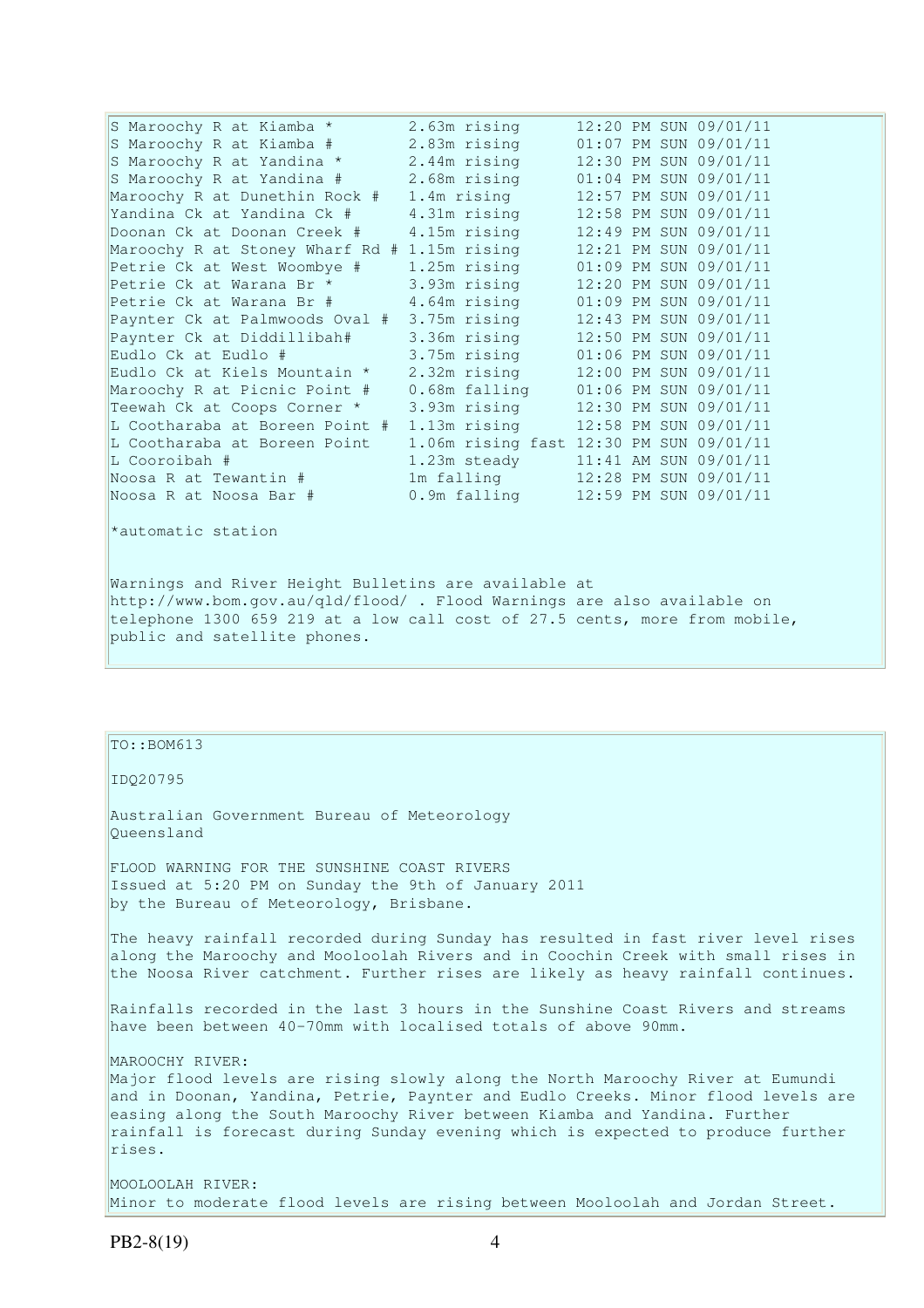Major flood levels are likely at Jordan Street during Sunday evening. COOCHIN CREEK: River level rises causing major flooding are being recorded at Old Gympie Road and minor flood levels are rising downstream at Beerwah. NOOSA RIVER: Minor flood levels are rising at Lake Cooroibah with rises continuing in Teewah Creek at Coops Corner. Weather Forecast: Heavy rainfall continuing. Next Issue: The next warning will be issued by 9:30pm Sunday. Latest River Heights: Mooloolah R at Mooloolah \* 5.05m rising 03:00 PM SUN 09/01/11 Ewen Maddock Dam # 26.16m falling 04:20 PM SUN 09/01/11 Mooloolah R at Jordan St # 4.7m rising 04:22 PM SUN 09/01/11 Mooloolah R at Palmview # 4.04m rising 04:10 PM SUN 09/01/11 Currumundi Ck at Meridan Way # 1.71m rising 04:17 PM SUN 09/01/11 Mooloolah R U/S Parreara Weir # 0.56m falling 04:00 PM SUN 09/01/11 Mountain Ck at Tanawha # 1.45m rising 04:09 PM SUN 09/01/11<br>Mooloolaba Tide # 0.92m falling 04:12 PM SUN 09/01/11 Mooloolaba Tide # 0.92m falling 04:12 PM SUN 09/01/11 Golden Beach # 1.21m falling 03:31 PM SUN 09/01/11 Coochin Ck at Old Gympie Rd # 4.15m rising 04:23 PM SUN 09/01/11 Coochin Ck at Beerwah # 4.75m rising 04:19 PM SUN 09/01/11 Coochin Ck at Mawsons Rd  $*$  4.59m steady 03:10 PM SUN 09/01/11 N Maroochy R at Eumundi # 6.42m rising 04:21 PM SUN 09/01/11 N Maroochy R at Eumundi \* 6.24m rising 03:31 PM SUN 09/01/11 Poona Dam # 152.88m steady 04:03 PM SUN 09/01/11 S Maroochy R at Kiamba # 3.58m steady 04:21 PM SUN 09/01/11 S Maroochy R at Yandina # 3.43m steady 04:19 PM SUN 09/01/11 Maroochy R at Dunethin Rock # 2.75m rising 04:23 PM SUN 09/01/11 Yandina Ck at Yandina Ck # 5.01m falling 04:15 PM SUN 09/01/11 Doonan Ck at Doonan Creek # 4.45m rising 04:11 PM SUN 09/01/11 Maroochy R at Stoney Wharf Rd # 1.15m steady 02:29 PM SUN 09/01/11 Petrie Ck at West Woombye # 1.4m falling 04:21 PM SUN 09/01/11 Petrie Ck at Warana Br # 6.59m rising 04:08 PM SUN 09/01/11 Paynter Ck at Palmwoods Oval # 4.35m rising 04:08 PM SUN 09/01/11 Paynter Ck at Diddillibah# 3.66m steady 04:23 PM SUN 09/01/11 Eudlo Ck at Eudlo # 4.35m rising 04:21 PM SUN 09/01/11 Maroochy R at Picnic Point # 0.48m steady 04:22 PM SUN 09/01/11 Teewah Ck at Coops Corner \* 4.56m rising 03:20 PM SUN 09/01/11 L Cootharaba at Boreen Point # 1.23m rising 03:16 PM SUN 09/01/11 L Cooroibah # 1.28m steady 02:41 PM SUN 09/01/11 Noosa R at Tewantin # 0.9m falling 03:03 PM SUN 09/01/11 Noosa R at Noosa Bar # 0.45m falling 04:04 PM SUN 09/01/11 \*.# from automatic station Warnings and River Height Bulletins are available at http://www.bom.gov.au/qld/flood/ . Flood Warnings are also available on telephone 1300 659 219 at a low call cost of 27.5 cents, more from mobile, public and satellite phones.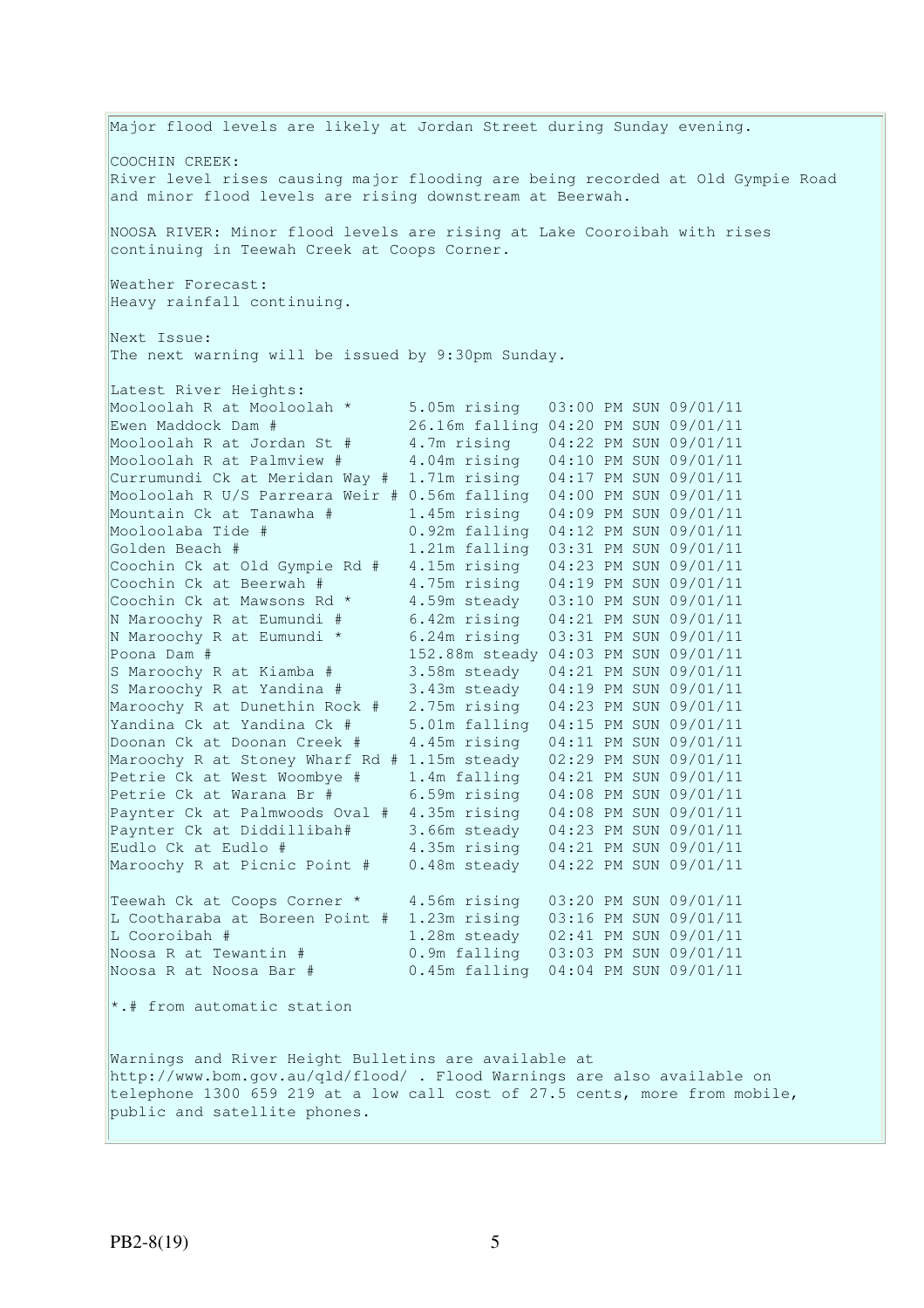$\vert$ TO::BOM613 IDQ20795 Australian Government Bureau of Meteorology Queensland FLOOD WARNING FOR THE SUNSHINE COAST RIVERS Issued at 9:49 PM on Sunday the 9th of January 2011 by the Bureau of Meteorology, Brisbane. The rainfall has been less than 25 millimetres in the last 3 hours in the catchments of the Maroochy and Mooloolah Rivers. The heaviest rainfalls have been in the catchment of the Noosa River where over 50 millimetres has been recorded in the Boreen point area in the last 3 hours. Major flood levels are steady in the North Maroochy River at Eumundi and continue to rise in the Mooloolah River at Jordon Street. Most other Sunshine Coast streams are starting to ease with the easing of the rainfall over the last three hours. Further heavy rainfall and rises are still possible overnight Sunday. MAROOCHY RIVER: Major flood levels are steady in the North Maroochy River at Eumundi and minor to moderate flooding is generally easing in Doonan, Yandina, Petrie, Paynter and Eudlo Creeks and in the South Maroochy River between Kiamba and Yandina. Further rainfall is forecast during Sunday night and Monday which could produce further rises. MOOLOOLAH RIVER: Moderate to major flood levels are rising between Mooloolah and Jordan Street. Major flood levels will continue at Jordan Street overnight Sunday. COOCHIN CREEK: River levels have peaked and moderate flooding is easing in Coochin Creek Old Gympie Road and Beerwah. NOOSA RIVER: Minor flood levels are expected on the high tides at Lake Cooroibah and Tewantin during Sunday night and Monday. Higher levels are possible but dependent on further heavy rainfall. Weather Forecast: Heavy rainfall continuing. Next Issue: The next warning will be issued by 12am Monday. Latest River Heights: Coochin Ck at Old Gympie Rd # 3.95m steady 09:36 PM SUN 09/01/11 Coochin Ck at Beerwah # 5.9m falling 09:40 PM SUN 09/01/11 7.03m rising 08:40 PM SUN 09/01/11 Coochin Ck at Mawsons Rd \* Mooloolah R at Mooloolah \* 5.54m falling 08:30 PM SUN 09/01/11 Ewen Maddock Dam # 26.5m rising 09:37 PM SUN 09/01/11 Mooloolah R at Jordan St # 5.35m steady 08:44 PM SUN 09/01/11 Mooloolah R at Palmview # 4.84m rising 09:34 PM SUN 09/01/11 Currumundi Ck at Meridan Way # 1.96m steady 08:13 PM SUN 09/01/11 Mooloolah R U/S Parreara Weir # 0.76m rising 09:35 PM SUN 09/01/11 Mountain Ck at Tanawha # 1.55m rising 09:29 PM SUN 09/01/11 Mooloolaba Tide # 1.47m rising 09:43 PM SUN 09/01/11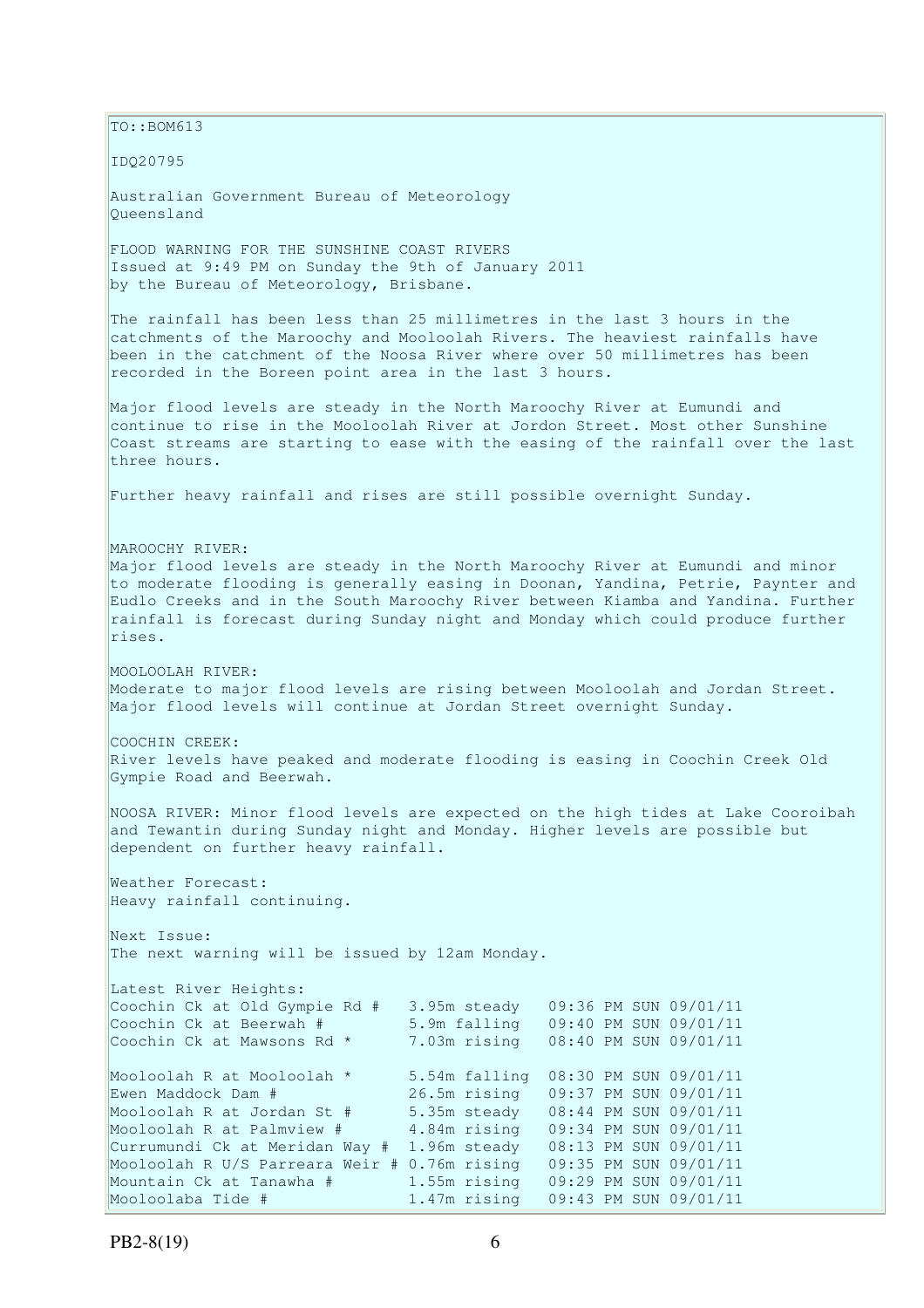N Maroochy R at Eumundi # 6.62m falling 09:30 PM SUN 09/01/11 Poona Dam # 152.82m steady 09:42 PM SUN 09/01/11 S Maroochy R at Kiamba # 2.83m falling 09:37 PM SUN 09/01/11 S Maroochy R at Yandina # 3.03m falling 09:43 PM SUN 09/01/11 Maroochy R at Dunethin Rock # 2.8m falling 09:41 PM SUN 09/01/11 Yandina Ck at Yandina Ck # 5.56m rising 09:29 PM SUN 09/01/11 Doonan Ck at Doonan Creek # 4.45m steady 08:57 PM SUN 09/01/11 Maroochy R at Stoney Wharf Rd # 1.25m steady 08:29 PM SUN 09/01/11 Petrie Ck at West Woombye # 1m falling 09:28 PM SUN 09/01/11 Petrie Ck at Warana Br # 5.49m falling 09:36 PM SUN 09/01/11 Paynter Ck at Palmwoods Oval # 4.55m falling 09:25 PM SUN 09/01/11 Paynter Ck at Diddillibah# 3.86m falling 09:39 PM SUN 09/01/11 Eudlo Ck at Eudlo # 4.3m falling 09:35 PM SUN 09/01/11 Eudlo Ck at Kiels Mountain \* 3.05m rising 08:00 PM SUN 09/01/11 Maroochy R at Picnic Point # 0.63m rising 09:23 PM SUN 09/01/11 Teewah Ck at Coops Corner \* 5.24m rising 08:58 PM SUN 09/01/11 L Cootharaba at Boreen Point # 1.43m rising 08:27 PM SUN 09/01/11 L Cootharaba at Boreen Point 1.5m rising 09:30 PM SUN 09/01/11 L Cooroibah # 1.28m steady 08:41 PM SUN 09/01/11 Noosa R at Tewantin # 0.95m rising 09:42 PM SUN 09/01/11 Noosa R at Noosa Bar # 0.8m rising 09:42 PM SUN 09/01/11 \*,# from automatic station Warnings and River Height Bulletins are available at http://www.bom.gov.au/qld/flood/ . Flood Warnings are also available on

telephone 1300 659 219 at a low call cost of 27.5 cents, more from mobile, public and satellite phones.

### TO::BOM613

IDQ20795

Australian Government Bureau of Meteorology Queensland

FLOOD WARNING FOR THE SUNSHINE COAST RIVERS Issued at 12:08 AM on Monday the 10th of January 2011 by the Bureau of Meteorology, Brisbane.

Rainfall has eased in the 3 hours to midnight in the Maroochy, Mooloolah and Noosa River catchments. Rainfall totals for the period were less than 25 millimetres.

Major flood levels are slowly falling in the North Maroochy River at Eumundi. Major flood levels are steady in the Mooloolah River at Jordon Street. Most other Sunshine Coast streams are starting to ease after the easing of the rainfall over the last three hours.

Further heavy rainfall and rises are still possible overnight Sunday.

MAROOCHY RIVER: Major flood levels are slowly falling in the North Maroochy River at Eumundi and minor to moderate flooding is generally easing in Doonan, Yandina, Petrie,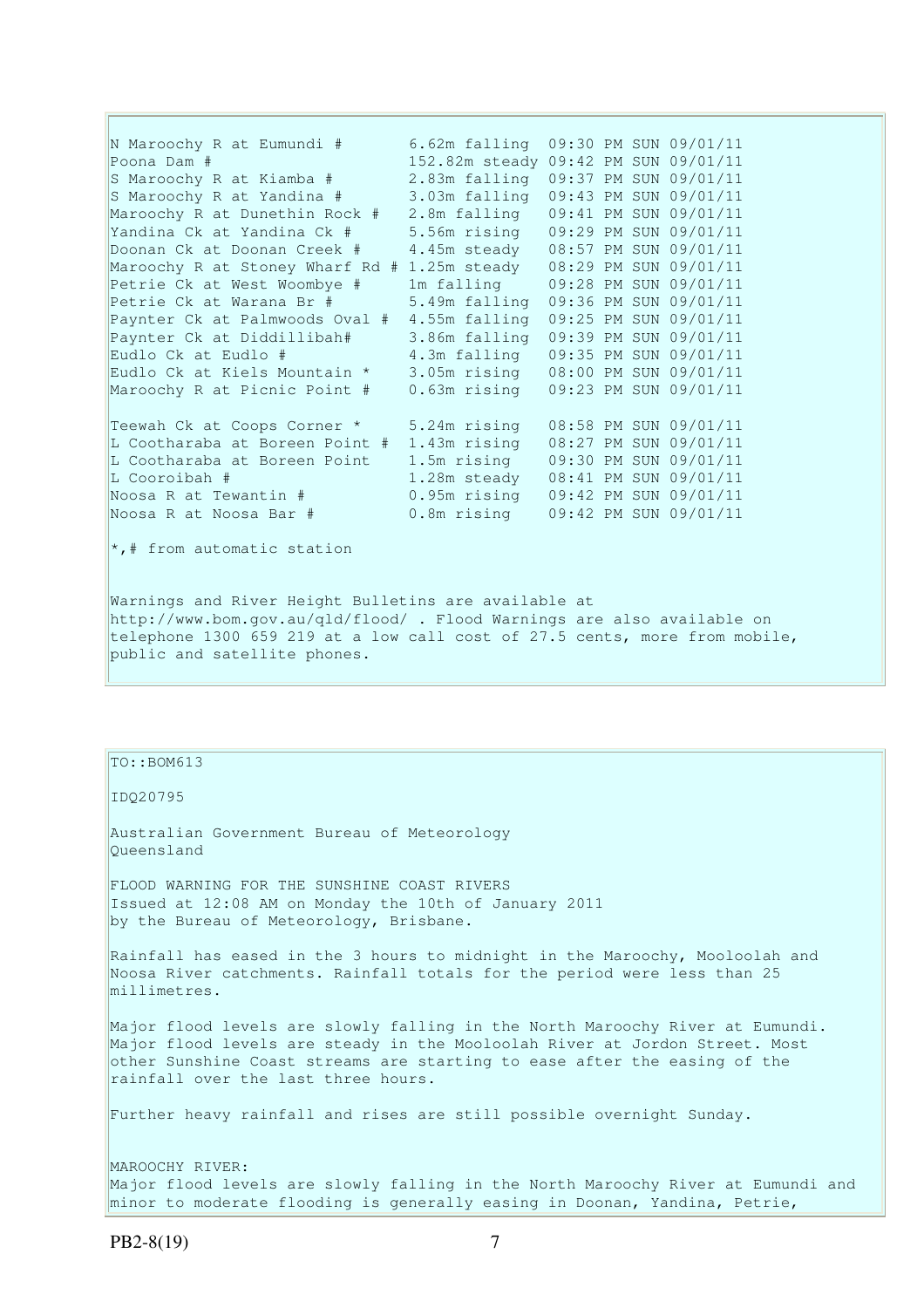Paynter and Eudlo Creeks and in the South Maroochy River between Kiamba and Yandina. Further rainfall is forecast during Sunday night and Monday which could produce further rises. MOOLOOLAH RIVER: Moderate to major flood levels are steady between Mooloolah and Jordan Street. Major flood levels will continue at Jordan Street overnight Sunday. COOCHIN CREEK: River levels have peaked and minor flooding is easing in Coochin Creek between Old Gympie Road and Beerwah. NOOSA RIVER: Minor flood levels are expected on the high tides at Lake Cooroibah and Tewantin during Sunday night and Monday. Higher levels are possible but dependent on further heavy rainfall. Weather Forecast: Heavy rainfall continuing. Next Issue: The next warning will be issued by 6am Monday. Latest River Heights: Mooloolah R at Mooloolah \* 5.31m falling 10:20 PM SUN 09/01/11 Ewen Maddock Dam # 26.52m falling 11:10 PM SUN 09/01/11 Mooloolah R at Jordan St # 5.35m steady 08:44 PM SUN 09/01/11 Mooloolah R at Palmview # 5.04m steady 11:29 PM SUN 09/01/11 Currumundi Ck at Meridan Way # 2.26m rising 11:35 PM SUN 09/01/11 Mooloolah R U/S Parreara Weir # 1.01m rising 11:34 PM SUN 09/01/11 Mountain Ck at Tanawha # 1.5m rising 11:41 PM SUN 09/01/11 Mountain Ck at Tanawha # 1.5m rising 11:41 PM SUN 09/01/11<br>Mooloolaba Tide # 1.62m falling 11:43 PM SUN 09/01/11 Golden Beach # 1.21m rising 11:37 PM SUN 09/01/11 N Maroochy R at Eumundi # 6.47m falling 11:32 PM SUN 09/01/11 Poona Dam # 152.81m steady 11:31 PM SUN 09/01/11 S Maroochy R at Kiamba # 2.73m falling 11:25 PM SUN 09/01/11 S Maroochy R at Yandina # 2.88m falling 11:33 PM SUN 09/01/11 Maroochy R at Dunethin Rock # 2.65m falling 11:38 PM SUN 09/01/11 Yandina Ck at Yandina Ck # 5.51m falling 10:56 PM SUN 09/01/11 Doonan Ck at Doonan Creek # 4.45m steady 08:57 PM SUN 09/01/11 Maroochy R at Stoney Wharf Rd # 1.35m steady 11:29 PM SUN 09/01/11 Petrie Ck at West Woombye # 1.05m falling 11:41 PM SUN 09/01/11 Petrie Ck at Warana Br \* 5.36m falling 10:20 PM SUN 09/01/11 Petrie Ck at Warana Br # 5.14m falling 11:36 PM SUN 09/01/11 Paynter Ck at Palmwoods Oval # 4.45m falling 11:31 PM SUN 09/01/11 Paynter Ck at Diddillibah# 4.26m rising 11:34 PM SUN 09/01/11 Eudlo Ck at Eudlo # 4.15m falling 11:25 PM SUN 09/01/11 Eudlo Ck at Kiels Mountain \* 3.15m rising 10:00 PM SUN 09/01/11 Maroochy R at Picnic Point # 0.83m rising 11:44 PM SUN 09/01/11 Coochin Ck at Old Gympie Rd # 3.55m falling 11:07 PM SUN 09/01/11 Coochin Ck at Beerwah # 5.3m falling 11:10 PM SUN 09/01/11 Coochin Ck at Mawsons Rd \* 7.42m falling 11:40 PM SUN 09/01/11 Teewah Ck at Coops Corner \* 5.27m steady 10:10 PM SUN 09/01/11 L Cootharaba at Boreen Point # 1.48m rising 10:27 PM SUN 09/01/11 L Cootharaba at Boreen Point 1.5m rising 09:30 PM SUN 09/01/11 L Cooroibah # 1.33m steady 11:41 PM SUN 09/01/11 Noosa R at Tewantin # 1m steady 11:21 PM SUN 09/01/11 Noosa R at Noosa Bar # 0.95m rising 11:43 PM SUN 09/01/11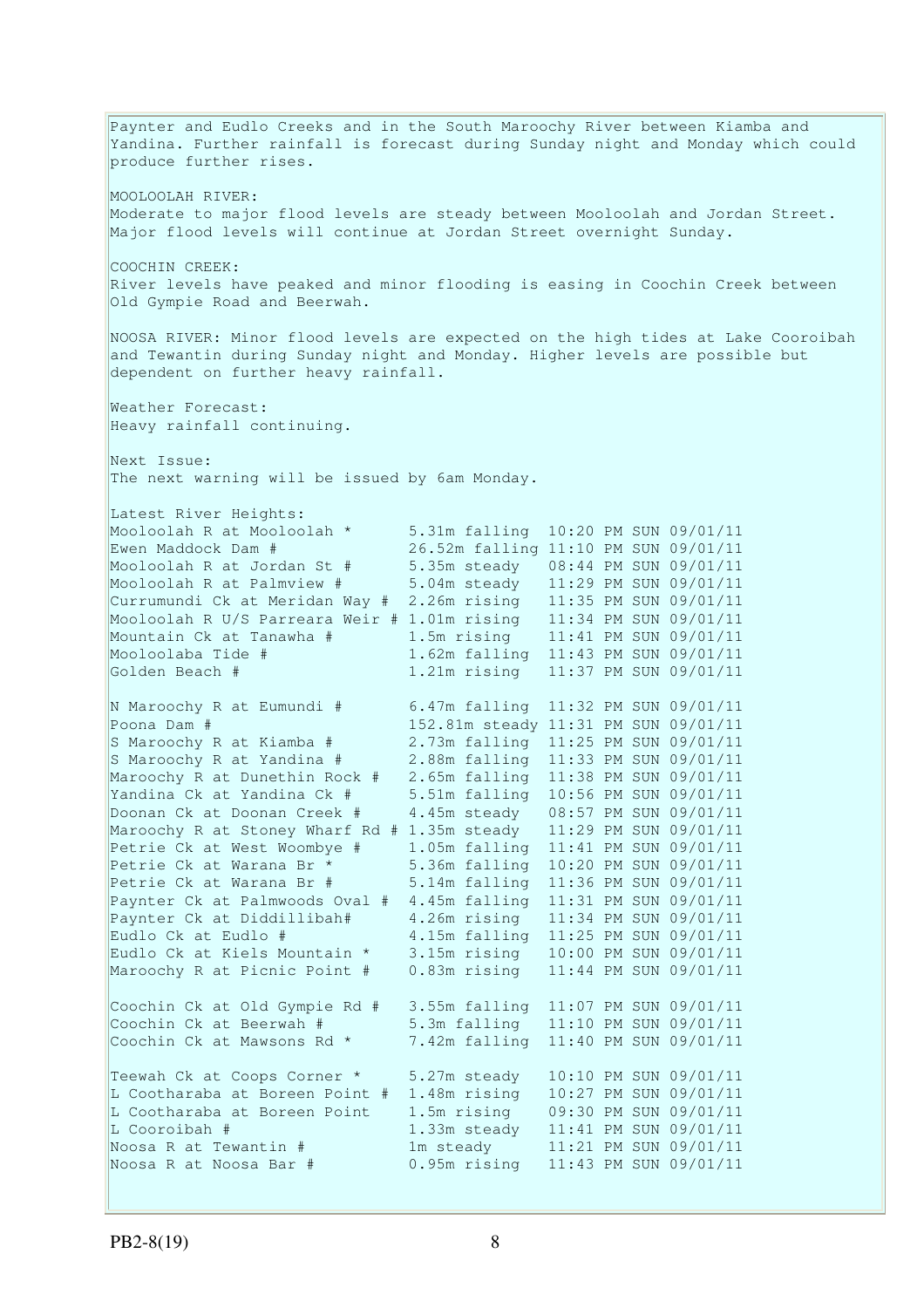Warnings and River Height Bulletins are available at http://www.bom.gov.au/qld/flood/ . Flood Warnings are also available on telephone 1300 659 219 at a low call cost of 27.5 cents, more from mobile, public and satellite phones.

```
TO::BOM613 
IDQ20795 
Australian Government Bureau of Meteorology 
Queensland 
FLOOD WARNING FOR THE SUNSHINE COAST RIVERS 
Issued at 6:23 AM on Monday the 10th of January 2011 
by the Bureau of Meteorology, Brisbane.
Rainfall has eased overnight the Maroochy, Mooloolah and Noosa River catchments. 
Rainfall totals for the 6 hour period to 6am are around 30mm generally. 
Major flood levels are slowly falling in the North Maroochy River at Eumundi. 
Major flood levels are steady in the Mooloolah River at Jordon Street. Most
other Sunshine Coast streams are continuing to ease. 
Further heavy rainfall and rises are still possible during Monday. 
MAROOCHY RIVER: 
Major flood levels are slowly falling in the North Maroochy River at Eumundi and 
minor to moderate flooding is generally easing in Doonan, Yandina, Petrie, 
Paynter and Eudlo Creeks and in the South Maroochy River between Kiamba and 
Yandina. Further rainfall is forecast during Monday which could produce further 
rises. 
MOOLOOLAH RIVER: 
Moderate to major flood levels are steady between Mooloolah and Jordan Street. 
Major flood levels will continue at Jordan Street this morning. 
COOCHIN CREEK: 
River levels have peaked and minor flooding is easing in Coochin Creek between 
Old Gympie Road and Beerwah. 
NOOSA RIVER: 
Minor flood levels are expected on the high tides at Lake Cooroibah and Tewantin 
during Monday. Higher levels are possible but dependent on further heavy 
rainfall. 
Weather Forecast: 
Heavy rainfall continuing. 
Next Issue: 
The next warning will be issued by 3pm Monday. 
Latest River Heights:
Mooloolah R at Mooloolah * 4.79m falling 05:00 AM MON 10/01/11 
Ewen Maddock Dam # 26.52m rising 06:05 AM MON 10/01/11
Mooloolah R at Jordan St # 5.2m steady 05:44 AM MON 10/01/11 
Mooloolah R at Palmview # 4.94m falling 05:30 AM MON 10/01/11 
Currumundi Ck at Meridan Way # 2.76m falling 05:46 AM MON 10/01/11
```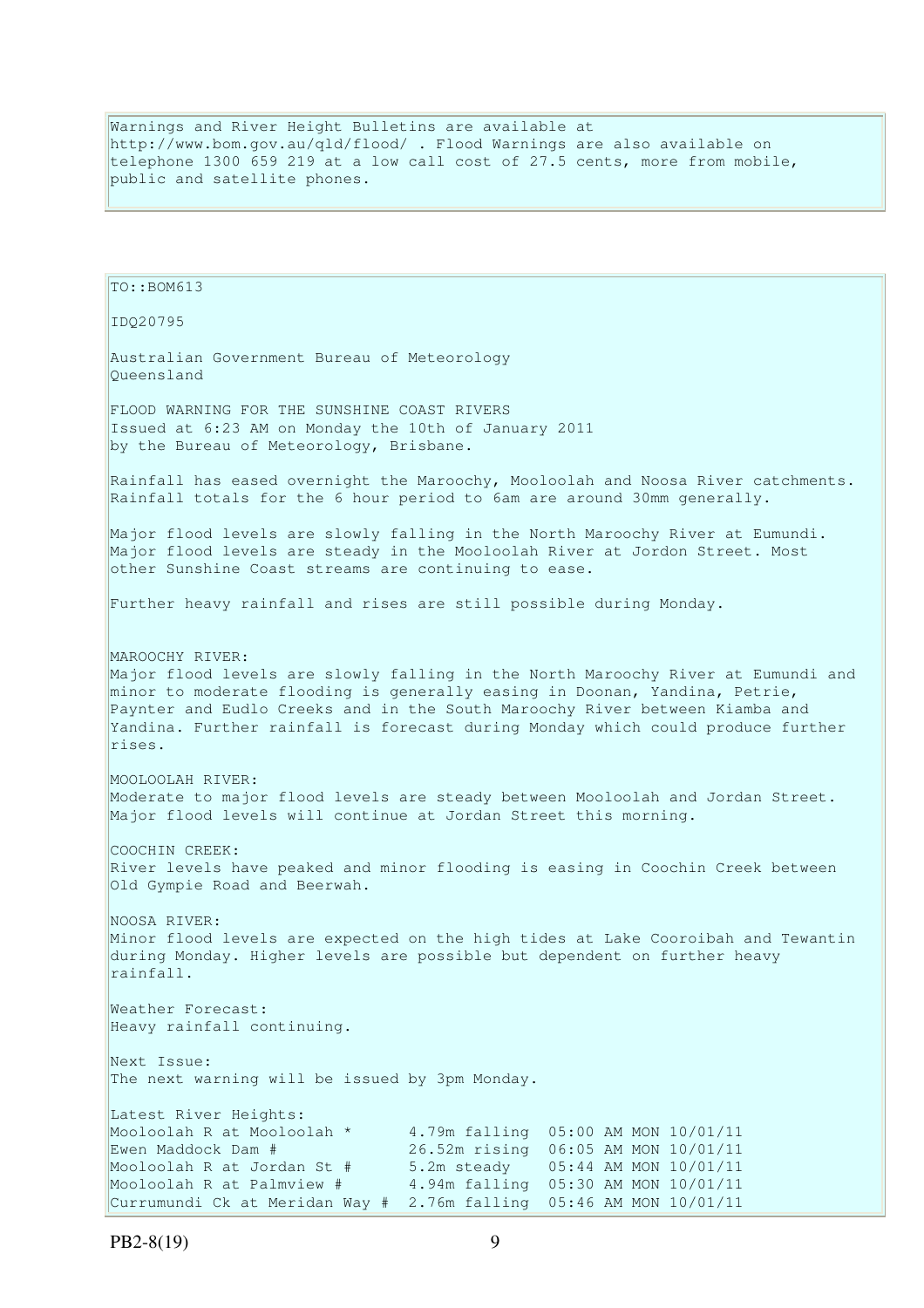| Mooloolah R U/S Parreara Weir # 1.57m rising                                                                                    |                                      |  | 05:57 AM MON 10/01/11 |
|---------------------------------------------------------------------------------------------------------------------------------|--------------------------------------|--|-----------------------|
| Mountain Ck at Tanawha #                                                                                                        | 1.45m steady                         |  | 06:13 AM MON 10/01/11 |
| Mooloolaba Tide #                                                                                                               | 0.97m rising                         |  | 05:51 AM MON 10/01/11 |
| Mooloolaba Tide *                                                                                                               | 1.02m rising                         |  | 05:50 AM MON 10/01/11 |
| Golden Beach #                                                                                                                  | 1.11m steady                         |  | 05:25 AM MON 10/01/11 |
| Coochin Ck at Old Gympie Rd #                                                                                                   | 3.2m falling                         |  | 06:03 AM MON 10/01/11 |
| Coochin Ck at Beerwah #                                                                                                         | 4.8m steady                          |  | 04:25 AM MON 10/01/11 |
| Coochin Ck at Mawsons Rd *                                                                                                      | 6.14m falling                        |  | 05:40 AM MON 10/01/11 |
| N Maroochy R at Eumundi #                                                                                                       | 5.67m falling                        |  | 06:00 AM MON 10/01/11 |
| Poona Dam #                                                                                                                     | 152.77m steady 05:40 AM MON 10/01/11 |  |                       |
| S Maroochy R at Kiamba #                                                                                                        | 2.23m falling                        |  | 05:55 AM MON 10/01/11 |
| S Maroochy R at Yandina #                                                                                                       | 2.33m falling                        |  | 05:30 AM MON 10/01/11 |
| Maroochy R at Dunethin Rock #                                                                                                   | 2.1m falling                         |  | 06:10 AM MON 10/01/11 |
| Yandina Ck at Yandina Ck #                                                                                                      | 5.31m falling                        |  | 06:13 AM MON 10/01/11 |
| Doonan Ck at Doonan Creek #                                                                                                     | 4.35m falling                        |  | 05:57 AM MON 10/01/11 |
| Maroochy R at Stoney Wharf Rd # 1.45m steady                                                                                    |                                      |  | 05:29 AM MON 10/01/11 |
| Petrie Ck at West Woombye #                                                                                                     | 0.85m falling                        |  | 05:58 AM MON 10/01/11 |
| Petrie Ck at Warana Br *                                                                                                        | 3.91m falling                        |  | 03:30 AM MON 10/01/11 |
| Petrie Ck at Warana Br #                                                                                                        | 3.84m steady                         |  | 06:12 AM MON 10/01/11 |
| Paynter Ck at Palmwoods Oval #                                                                                                  | 4.2m falling                         |  | 05:53 AM MON 10/01/11 |
| Paynter Ck at Diddillibah#                                                                                                      | 3.96m falling                        |  | 04:33 AM MON 10/01/11 |
| Eudlo Ck at Eudlo #                                                                                                             | 3.7m falling                         |  | 05:17 AM MON 10/01/11 |
| Eudlo Ck at Kiels Mountain *                                                                                                    | 3.15m steady                         |  | 05:00 AM MON 10/01/11 |
| Maroochy R at Picnic Point #                                                                                                    | 0.68m steady                         |  | 04:22 AM MON 10/01/11 |
| Teewah Ck at Coops Corner *                                                                                                     | 5.12m rising                         |  | 05:00 AM MON 10/01/11 |
| L Cootharaba at Boreen Point #                                                                                                  | 1.68m rising                         |  | 06:12 AM MON 10/01/11 |
| L Cootharaba at Boreen Point                                                                                                    | 1.5m rising                          |  | 09:30 PM SUN 09/01/11 |
| L Cooroibah #                                                                                                                   | 1.38m steady                         |  | 05:41 AM MON 10/01/11 |
| Noosa R at Tewantin #                                                                                                           | 0.95m steady                         |  | 05:21 AM MON 10/01/11 |
| Noosa R at Noosa Bar #                                                                                                          | $0.55m$ rising                       |  | 06:03 AM MON 10/01/11 |
| *automatic station                                                                                                              |                                      |  |                       |
| Warnings and River Height Bulletins are available at<br>http://www.bom.gov.au/qld/flood/ . Flood Warnings are also available on |                                      |  |                       |
|                                                                                                                                 |                                      |  |                       |

telephone 1300 659 219 at a low call cost of 27.5 cents, more from mobile, public and satellite phones.

| $TO: BOM613$                                                                                                                                                                                                         |
|----------------------------------------------------------------------------------------------------------------------------------------------------------------------------------------------------------------------|
| ID020795                                                                                                                                                                                                             |
| Australian Government Bureau of Meteorology<br>Oueensland                                                                                                                                                            |
| FLOOD WARNING FOR THE SUNSHINE COAST RIVERS<br>Issued at 3:26 PM on Monday the 10th of January 2011<br>by the Bureau of Meteorology, Brisbane.                                                                       |
| Widespread minor to moderate flood levels are falling slowly throughout the<br>Sunshine Coast Rivers and Streams. Further rainfall causing renewed rises is<br>possible during the next 24 hours.                    |
| MAROOCHY AND MOOLOOLAH RIVERS AND COOCHIN CREEK:<br>Minor to moderate flood levels have peaked and are easing throughout the region.<br>Further rainfall causing renewed rises is possible during the next 24 hours. |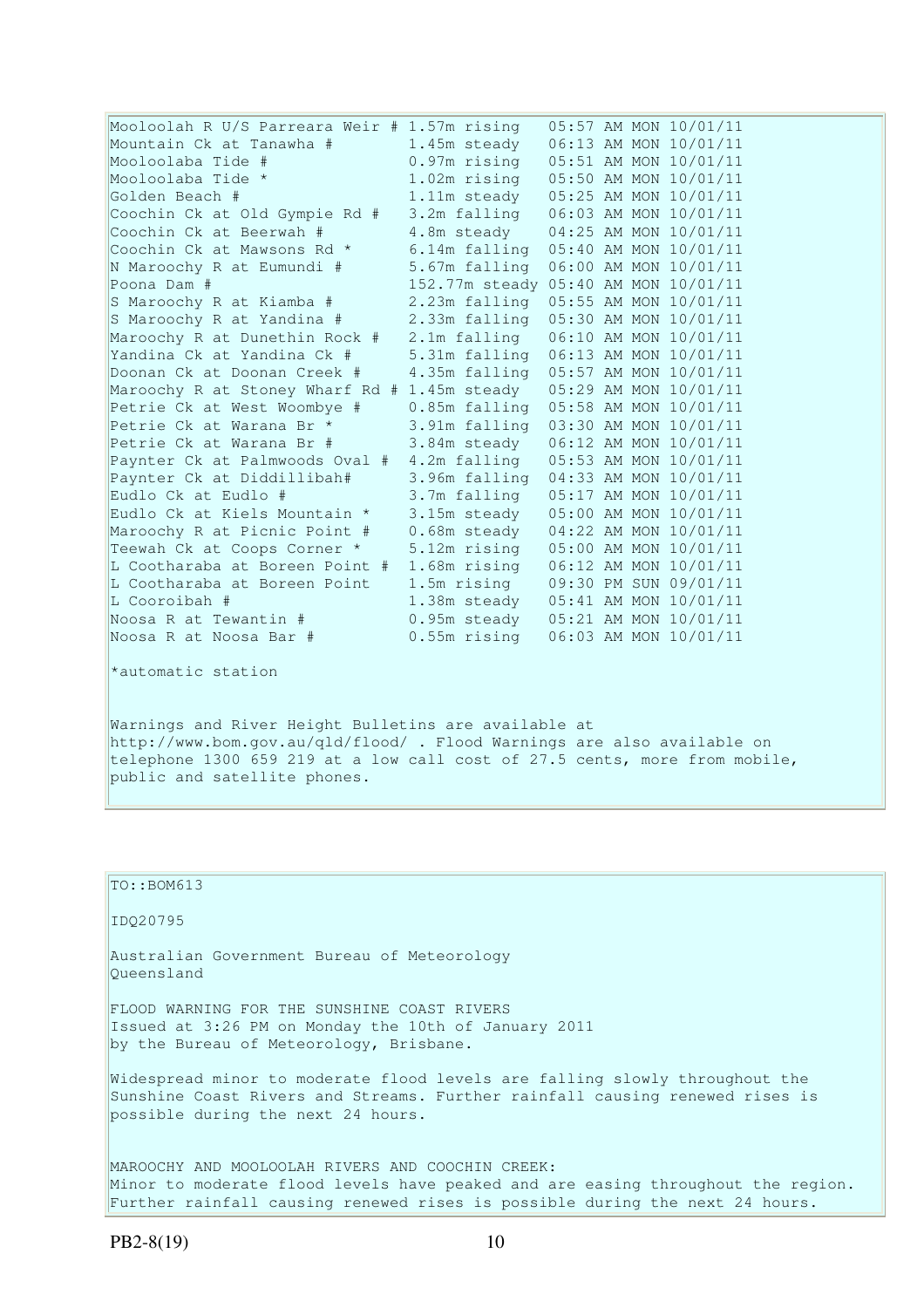NOOSA RIVER: Minor to moderate flood levels are currently being recorded on the high tides at Lake Cooroibah and Tewantin. Higher levels are possible but dependent on further heavy rainfall. Weather Forecast: Rain, heavy at times. Local thunder. Next Issue: The next warning will be issued by about 8pm Monday. Latest River Heights: Mooloolah R at Mooloolah \* 4.72m falling 01:30 PM MON 10/01/11 Ewen Maddock Dam # 26.42m falling 02:09 PM MON 10/01/11 Mooloolah R at Jordan St # 5.1m falling 01:52 PM MON 10/01/11 Mooloolah R at Palmview # 4.84m rising 01:27 PM MON 10/01/11 Currumundi Ck at Meridan Way # 2.31m falling 02:21 PM MON 10/01/11 Mooloolah R U/S Parreara Weir # 1.82m falling 02:21 PM MON 10/01/11 Mountain Ck at Tanawha # 1.15m falling 02:02 PM MON 10/01/11 Mooloolaba Tide # 1.52m falling 02:12 PM MON 10/01/11 Golden Beach # 1.31m steady 02:25 PM MON 10/01/11 Coochin Ck at Old Gympie Rd # 2.7m falling 01:38 PM MON 10/01/11 Coochin Ck at Beerwah # 3.7m falling 02:23 PM MON 10/01/11 Coochin Ck at Mawsons Rd  $*$  5.08m falling  $11:40$  AM MON  $10/01/11$ N Maroochy R at Eumundi # 5.02m falling 02:24 PM MON 10/01/11 N Maroochy R at Eumundi \* 5.14m falling 01:19 PM MON 10/01/11 Poona Dam # 152.79m steady 02:23 PM MON 10/01/11 S Maroochy R at Kiamba # 2.48m falling 02:05 PM MON 10/01/11 S Maroochy R at Yandina # 2.63m falling 02:21 PM MON 10/01/11 Maroochy R at Dunethin Rock # 2.3m steady 02:24 PM MON 10/01/11 Yandina Ck at Yandina Ck # 5.36m steady 01:43 PM MON 10/01/11 Doonan Ck at Doonan Creek # 4.35m falling 01:21 PM MON 10/01/11 Maroochy R at Stoney Wharf Rd # 1.6m rising 12:20 PM MON 10/01/11 Petrie Ck at West Woombye # 0.6m steady 02:13 PM MON 10/01/11 Petrie Ck at Warana Br # 4.54m falling 02:26 PM MON 10/01/11 Paynter Ck at Palmwoods Oval # 4.35m falling 01:49 PM MON 10/01/11 Paynter Ck at Diddillibah# 4.01m falling 12:39 PM MON 10/01/11 Eudlo Ck at Eudlo # 4m rising 10:20 AM MON 10/01/11 Eudlo Ck at Kiels Mountain \* 3.1m steady 01:00 PM MON 10/01/11 Maroochy R at Picnic Point # 0.88m falling 01:42 PM MON 10/01/11 Teewah Ck at Coops Corner \* 4.63m falling 01:00 PM MON 10/01/11 L Cootharaba at Boreen Point  $\#$  1.73m rising 01:52 PM MON 10/01/11<br>L Cooroibah  $\#$  1.53m rising 12:12 PM MON 10/01/11 1.53m rising 12:12 PM MON 10/01/11 Noosa R at Tewantin # 1.15m steady 02:21 PM MON 10/01/11 Noosa R at Noosa Bar # 0.8m falling 02:17 PM MON 10/01/11 \*,# from automatic station Warnings and River Height Bulletins are available at http://www.bom.gov.au/qld/flood/ . Flood Warnings are also available on telephone 1300 659 219 at a low call cost of 27.5 cents, more from mobile, public and satellite phones.

TO::BOM613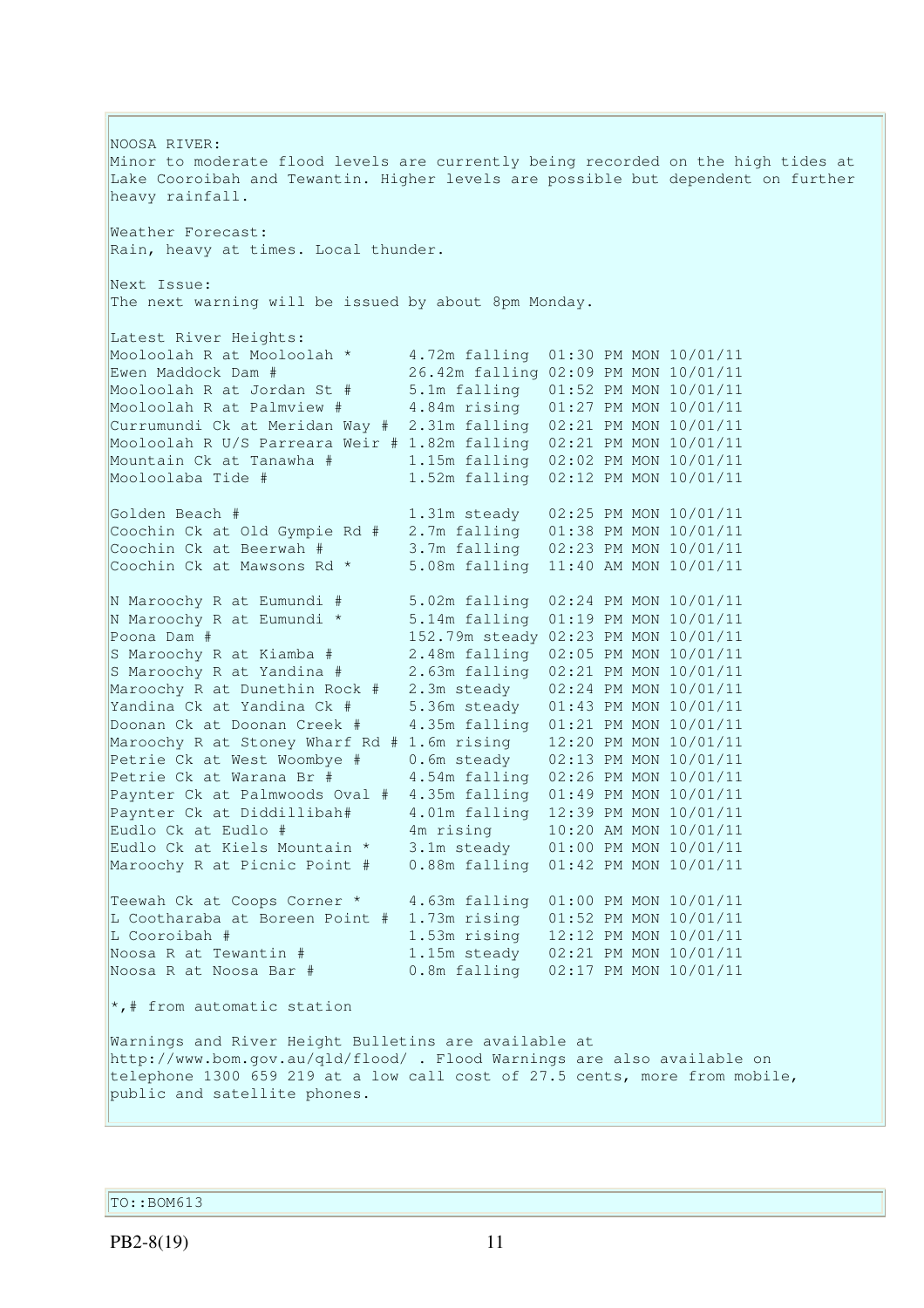IDQ20795 Australian Government Bureau of Meteorology Queensland FLOOD WARNING FOR THE SUNSHINE COAST RIVERS Issued at 8:15 PM on Monday the 10th of January 2011 by the Bureau of Meteorology, Brisbane. Minor to moderate flood levels are falling slowly throughout the Sunshine Coast Rivers and Streams. Further rainfall causing renewed rises is possible during the next 24 hours. MAROOCHY AND MOOLOOLAH RIVERS AND COOCHIN CREEK: Minor to moderate flood levels have peaked and are easing throughout the region. Further rainfall causing renewed rises is possible during the next 24 hours. NOOSA RIVER: Minor to moderate flood levels are currently being recorded on the high tides at Lake Cooroibah and Tewantin. Higher levels are possible but dependent on further heavy rainfall. Weather Forecast: Rain areas and local thunder. Moderate to locally heavy falls. Next Issue: The next warning will be issued by about 10am Tuesday. Latest River Heights: Mooloolah R at Mooloolah # 3.98m falling 07:35 PM MON 10/01/11 Ewen Maddock Dam # 26.28m steady 07:27 PM MON 10/01/11 Mooloolah R at Jordan St # 5.05m falling 07:42 PM MON 10/01/11 Mooloolah R at Palmview # 4.64m falling 07:01 PM MON 10/01/11 Currumundi Ck at Meridan Way # 2.11m falling 06:55 PM MON 10/01/11 Mooloolah R U/S Parreara Weir # 1.57m falling 07:26 PM MON 10/01/11 Mountain Ck at Tanawha # 0.85m falling 06:58 PM MON 10/01/11 Mooloolaba Tide # 0.92m rising 07:43 PM MON 10/01/11 Mooloolaba Tide \* 0.88m steady 06:50 PM MON 10/01/11 Golden Beach # 0.91m falling 07:31 PM MON 10/01/11 Coochin Ck at Old Gympie Rd # 1.9m falling 06:57 PM MON 10/01/11 Coochin Ck at Beerwah # 2.45m falling 07:15 PM MON 10/01/11 Coochin Ck at Mawsons Rd  $*$  4.02m falling  $05:40$  PM MON  $10/01/11$ N Maroochy R at Eumundi # 4.42m falling 07:39 PM MON 10/01/11 Poona Dam # 152.75m steady 07:30 PM MON 10/01/11 S Maroochy R at Kiamba # 1.93m falling 06:46 PM MON 10/01/11 S Maroochy R at Yandina # 2.13m falling 07:18 PM MON 10/01/11 Maroochy R at Dunethin Rock # 2m falling 06:33 PM MON 10/01/11 Yandina Ck at Yandina Ck # 5.21m steady 07:43 PM MON 10/01/11 Doonan Ck at Doonan Creek # 4.3m falling 05:57 PM MON 10/01/11 Maroochy R at Stoney Wharf Rd # 1.55m falling 05:34 PM MON 10/01/11 Petrie Ck at West Woombye # 0.35m falling 07:30 PM MON 10/01/11 Petrie Ck at Warana Br # 2.54m falling 07:27 PM MON 10/01/11 Paynter Ck at Palmwoods Oval # 3.75m falling 07:35 PM MON 10/01/11 Paynter Ck at Diddillibah# 3.96m steady 07:23 PM MON 10/01/11 Eudlo Ck at Eudlo # 4m rising 10:20 AM MON 10/01/11 Eudlo Ck at Kiels Mountain \* 3.03m falling 06:00 PM MON 10/01/11 Maroochy R at Picnic Point # 0.63m steady 07:22 PM MON 10/01/11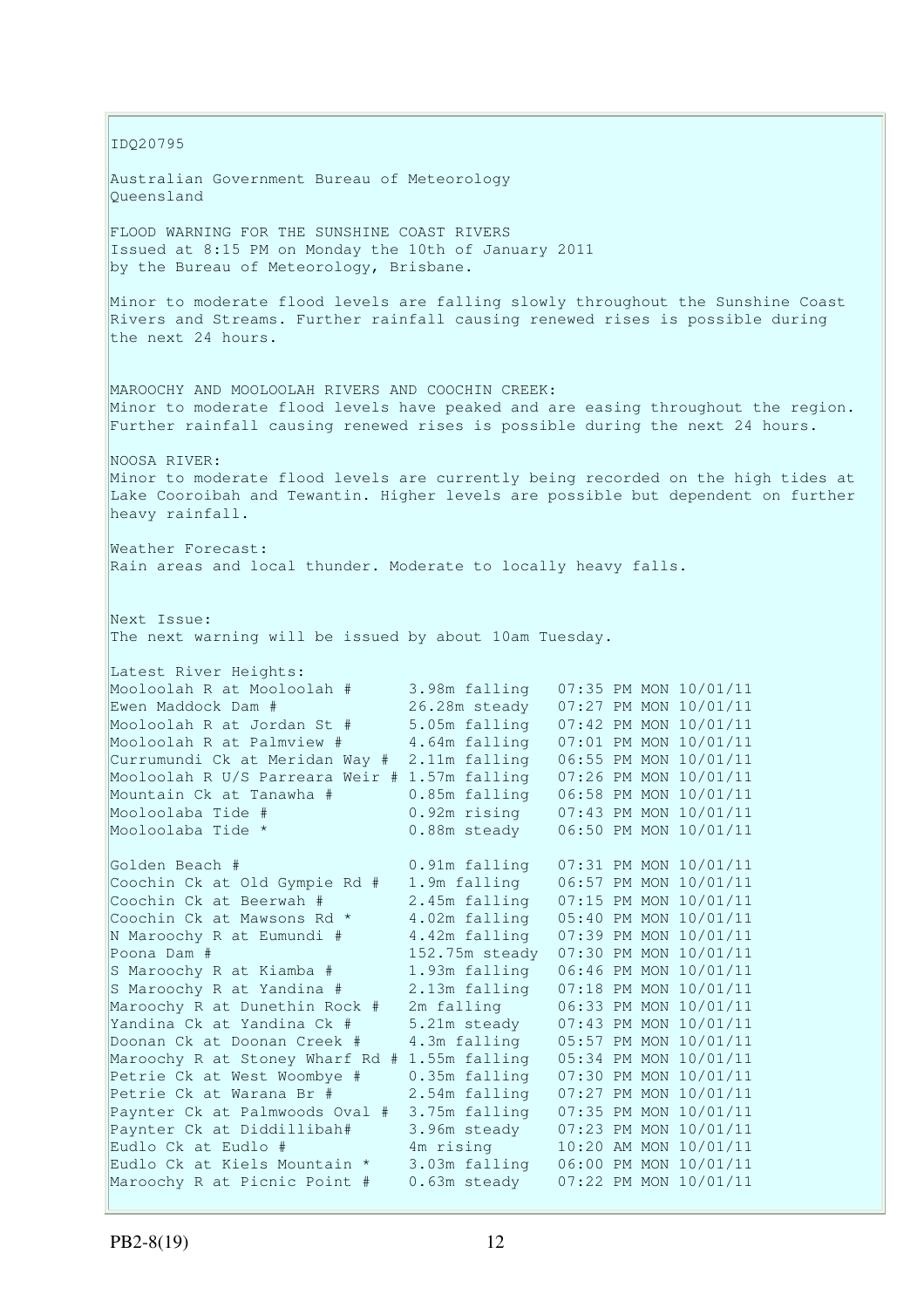Teewah Ck at Coops Corner \* 3.82m falling 06:00 PM MON 10/01/11 L Cootharaba at Boreen Point # 1.83m rising 07:28 PM MON 10/01/11 L Cooroibah # 1.53m steady 05:41 PM MON 10/01/11 Noosa R at Tewantin # 1.05m steady 05:21 PM MON 10/01/11 Noosa R at Noosa Bar # 0.5m falling 07:34 PM MON 10/01/11  $\star$ ,# from automatic station Warnings and River Height Bulletins are available at http://www.bom.gov.au/qld/flood/ . Flood Warnings are also available on telephone 1300 659 219 at a low call cost of 27.5 cents, more from mobile, public and satellite phones. TO::BOM613 IDQ20795 Australian Government Bureau of Meteorology Queensland FLOOD WARNING FOR THE SUNSHINE COAST RIVERS Issued at 6:07 AM on Tuesday the 11th of January 2011 by the Bureau of Meteorology, Brisbane.

Renewed rises with the continuing heavy rainfall is causing minor to moderate flooding throughout the Sunshine Coast Rivers and Streams. Rainfall totals of between 20-50mm have been recorded in the previous 6 hours to 6am Tuesday, with further moderate to heavy rainfall to continue during Tuesday.

MAROOCHY AND MOOLOOLAH RIVERS AND COOCHIN CREEK: Renewed rises are occurring in the Sunshine Coast streams during Tuesday morning, with minor to moderate flooding continuing throughout the region. Major flood levels remain steady in the Mooloolah River at Jordan St. Further rainfall causing renewed rises are possible during Tuesday.

NOOSA RIVER: Minor to moderate flooding is occurring between Boreen Point and Lake Cooroibah, with minor flood levels currently occurring on the high tides at Tewantin. Higher levels are possible but dependent on further heavy rainfall.

Weather Forecast: Rain areas and isolated thunderstorms, gradually easing later in the day. Moderate to locally heavy falls possible.

Next Issue: The next warning will be issued by about 2pm Tuesday.

Latest River Heights: Mooloolah R at Mooloolah # 3.85m falling 05:45 AM TUE 11/01/11 Mooloolah R at Jordan St # 5.05m steady 05:44 AM TUE 11/01/11 Mooloolah R at Palmview # 4.54m rising 05:28 AM TUE 11/01/11 Currumundi Ck at Meridan Way # 1.96m falling 02:29 AM TUE 11/01/11 Mooloolah R U/S Parreara Weir # 1.41m falling 04:13 AM TUE 11/01/11 Mountain Ck at Tanawha # 0.9m falling 04:36 AM TUE 11/01/11 Mooloolaba Tide # 0.97m falling 05:49 AM TUE 11/01/11 Golden Beach # 0.81m falling 05:43 AM TUE 11/01/11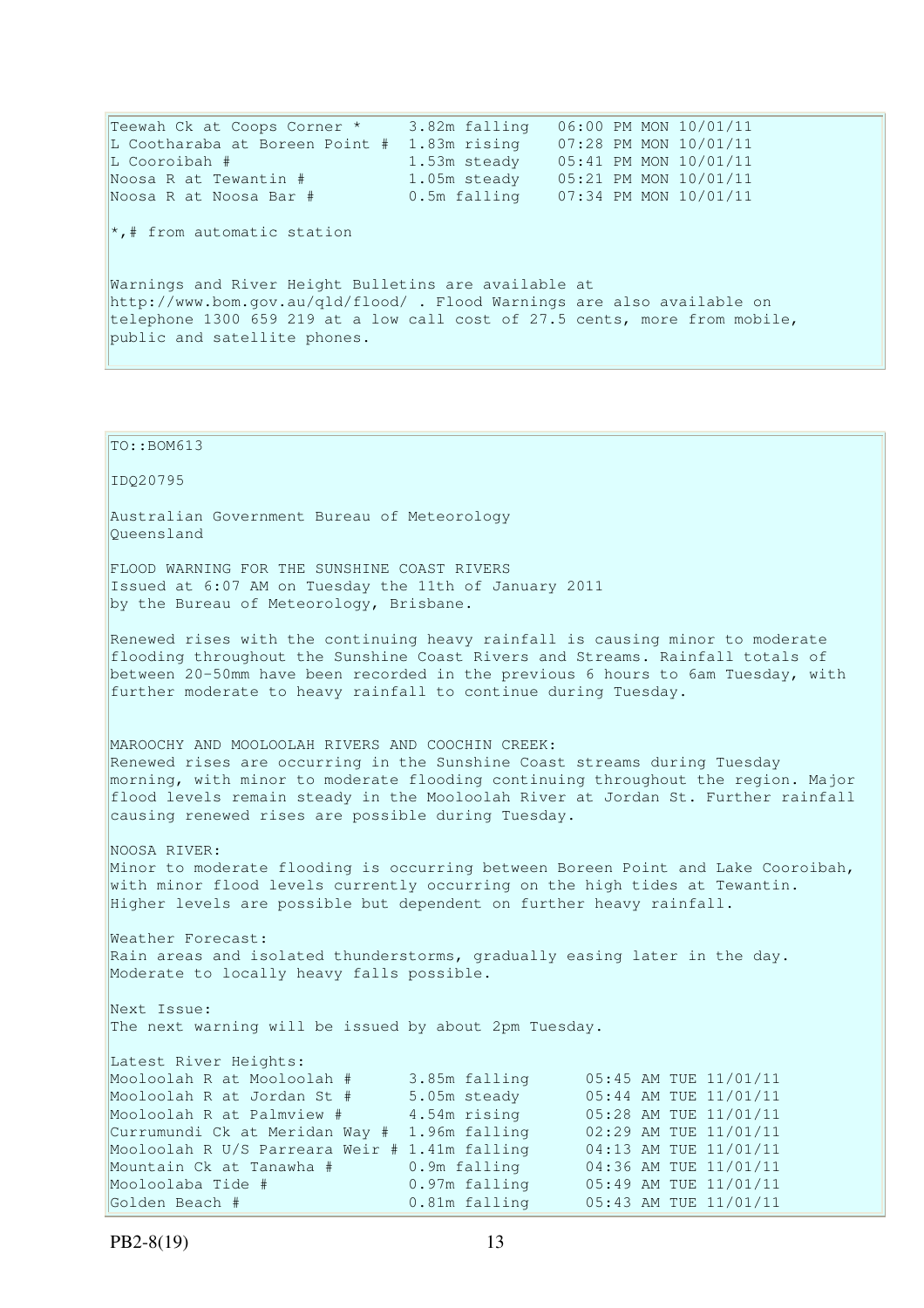| Coochin Ck at Old Gympie Rd #   | 2.15m rising       |  | 05:40 AM TUE 11/01/11 |
|---------------------------------|--------------------|--|-----------------------|
| Coochin Ck at Beerwah #         | 2.75m rising       |  | 05:35 AM TUE 11/01/11 |
| Coochin Ck at Mawsons Rd *      | 2.46m rising       |  | 05:30 AM TUE 11/01/11 |
| N Maroochy R at Eumundi #       | 2.47m steady       |  | 05:11 AM TUE 11/01/11 |
| S Maroochy R at Kiamba #        | 2.48m rising       |  | 05:44 AM TUE 11/01/11 |
| S Maroochy R at Yandina #       | 2.38m rising       |  | 05:43 AM TUE 11/01/11 |
| Maroochy R at Dunethin Rock #   | 1.8m rising        |  | 05:39 AM TUE 11/01/11 |
| Yandina Ck at Yandina Ck #      | 4.96m falling      |  | 05:27 AM TUE 11/01/11 |
| Doonan Ck at Doonan Creek #     | 4.15m rising       |  | 04:36 AM TUE 11/01/11 |
| Maroochy R at Stoney Wharf Rd # | 1.4m steady        |  | 05:29 AM TUE 11/01/11 |
| Petrie Ck at West Woombye #     | 1.65m falling      |  | 05:49 AM TUE 11/01/11 |
| Petrie Ck at Warana Br #        | 5.14m rising       |  | 05:46 AM TUE 11/01/11 |
| Paynter Ck at Palmwoods Oval #  | 3.65m rising       |  | 05:43 AM TUE 11/01/11 |
| Paynter Ck at Diddillibah#      | 3.71m falling      |  | 05:19 AM TUE 11/01/11 |
| Eudlo Ck at Eudlo #             | 4m rising          |  | 10:20 AM MON 10/01/11 |
| Eudlo Ck at Kiels Mountain *    | 2.96m steady       |  | 04:00 AM TUE 11/01/11 |
| Maroochy R at Picnic Point #    | $0.53m$ falling    |  | 04:43 AM TUE 11/01/11 |
| Teewah Ck at Coops Corner *     | 2.98m falling      |  | 04:25 AM TUE 11/01/11 |
| L Cootharaba at Boreen Point    | 1.8m rising slowly |  | 06:00 PM MON 10/01/11 |
| L Cooroibah #                   | 1.53m steady       |  | 05:41 AM TUE 11/01/11 |
| Noosa R at Tewantin #           | 1.05m steady       |  | 05:21 AM TUE 11/01/11 |
| Noosa R at Noosa Bar #          | 0.55m rising       |  | 05:46 AM TUE 11/01/11 |

\*,# denotes automatic station.

Warnings and River Height Bulletins are available at http://www.bom.gov.au/qld/flood/ . Flood Warnings are also available on telephone 1300 659 219 at a low call cost of 27.5 cents, more from mobile, public and satellite phones.

# $TO: : BOM613$

IDQ20795

Australian Government Bureau of Meteorology Queensland

FLOOD WARNING FOR THE SUNSHINE COAST AND ADJACENT COASTAL RIVERS AND STREAMS Issued at 9:58 AM on Tuesday the 11th of January 2011 by the Bureau of Meteorology, Brisbane.

Fast stream rises are occurring with the heavy rainfall across the Sunshine Coast and adjacent coastal rivers and streams during Tuesday morning. Heavy rainfall totals in excess of 80-100mm have been recorded in the 1-hour to 10am Tuesday. Widespread minor to moderate flooding is occurring, and localised major flooding in the Mooloolah River. Further rises and moderate to major flooding is likely during Tuesday.

MAROOCHY AND MOOLOOLAH RIVERS AND COOCHIN CREEK: Stream rises are occurring in the Sunshine Coast streams during Tuesday morning, with minor to moderate flooding continuing throughout the region. Major flood levels remain steady in the Mooloolah River at Jordan St. Further rainfall causing renewed rises are possible during Tuesday.

NOOSA RIVER: Minor to moderate flooding is occurring between Boreen Point and Lake Cooroibah, with minor flood levels currently occurring on the high tides at Tewantin.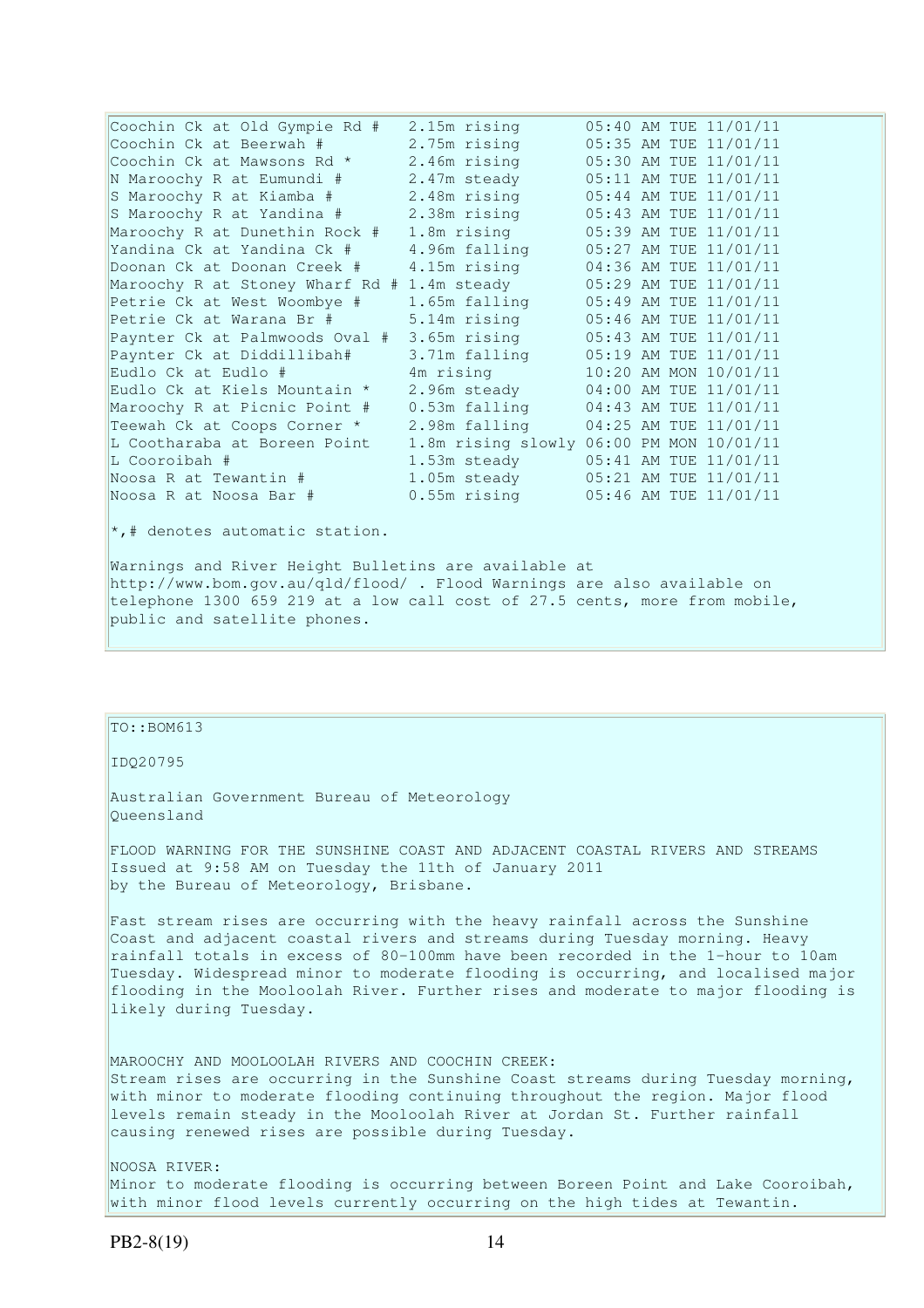Higher levels are possible but dependent on further heavy rainfall. PINE AND CABOOLTURE RIVERS: Very heavy rainfall during Tuesday morning has resulted in fast river rises and moderate to major flooding along the Caboolture River. At 9:50am Tuesday, the river level at Caboolture was 9.34 metres and rising with moderate flooding. Fast rises are occurring in Baxters and Kobble Creeks with high inflows into North Pine Dam. River rises are occurring in the North and South Pine Rivers, with minor flooding occurring at Youngs Crossing. Further rises are likely as the heavy rainfall continues during Tuesday morning. Weather Forecast: Rain areas and isolated thunderstorms, gradually easing later in the day. Moderate to locally heavy falls possible. Next Issue: The next warning will be issued by about 2pm Tuesday. Latest River Heights: Mooloolah R at Mooloolah \* 4.47m rising 08:30 AM TUE 11/01/11 Ewen Maddock Dam # 26.4m falling 09:39 AM TUE 11/01/11 Mooloolah R at Jordan St # 5.15m rising 09:52 AM TUE 11/01/11 Mooloolah R at Palmview # 4.89m rising 09:31 AM TUE 11/01/11 Currumundi Ck at Meridan Way # 2.11m steady 08:13 AM TUE 11/01/11 Mooloolah R U/S Parreara Weir # 1.47m rising 09:13 AM TUE 11/01/11 Mountain Ck at Tanawha # 1.85m falling 09:53 AM TUE 11/01/11 Mooloolaba Tide # 1.52m rising 09:54 AM TUE 11/01/11 Golden Beach # 0.91m rising 09:36 AM TUE 11/01/11 Coochin Ck at Old Gympie Rd # 4.35m rising 09:46 AM TUE 11/01/11 Coochin Ck at Beerwah # 5.45m rising 09:52 AM TUE 11/01/11 Coochin Ck at Mawsons Rd  $*$  4.08m rising  $08:20$  AM TUE  $11/01/11$ N Maroochy R at Eumundi # 2.47m rising 09:39 AM TUE 11/01/11 N Maroochy R at Eumundi \* 2.38m steady 08:19 AM TUE 11/01/11 S Maroochy R at Kiamba # 2.48m rising 09:37 AM TUE 11/01/11 S Maroochy R at Yandina # 2.53m rising 08:21 AM TUE 11/01/11 Maroochy R at Dunethin Rock # 1.95m rising 09:55 AM TUE 11/01/11 Yandina Ck at Yandina Ck # 5.01m rising 09:04 AM TUE 11/01/11 Doonan Ck at Doonan Creek # 4.2m rising 09:45 AM TUE 11/01/11 Maroochy R at Stoney Wharf Rd # 1.4m rising 07:22 AM TUE 11/01/11 Petrie Ck at West Woombye # 1.15m rising 09:55 AM TUE 11/01/11 Petrie Ck at Warana Br # 5.64m rising 09:56 AM TUE 11/01/11 Paynter Ck at Palmwoods Oval # 4.5m rising 09:48 AM TUE 11/01/11 Paynter Ck at Diddillibah# 3.81m rising 09:29 AM TUE 11/01/11 Eudlo Ck at Eudlo # 4m rising 10:20 AM MON 10/01/11 Eudlo Ck at Kiels Mountain \* 3.01m rising 08:00 AM TUE 11/01/11 Maroochy R at Picnic Point # 0.73m rising 09:39 AM TUE 11/01/11 Teewah Ck at Coops Corner \* 2.85m steady 08:00 AM TUE 11/01/11 L Cootharaba at Boreen Point 1.8m rising slowly 08:15 AM TUE 11/01/11 L Cooroibah # 1.53m steady 08:41 AM TUE 11/01/11 Noosa R at Tewantin # 1.05m rising 09:50 AM TUE 11/01/11 1.53m steady 108:41 AM TUE 11/01/11<br>1.05m rising 19:50 AM TUE 11/01/11<br>0.75m rising 19:54 AM TUE 11/01/11 Noosa R at Noosa Bar # \*,# denotes automatic station.

Warnings and River Height Bulletins are available at http://www.bom.gov.au/qld/flood/ . Flood Warnings are also available on telephone 1300 659 219 at a low call cost of 27.5 cents, more from mobile, public and satellite phones.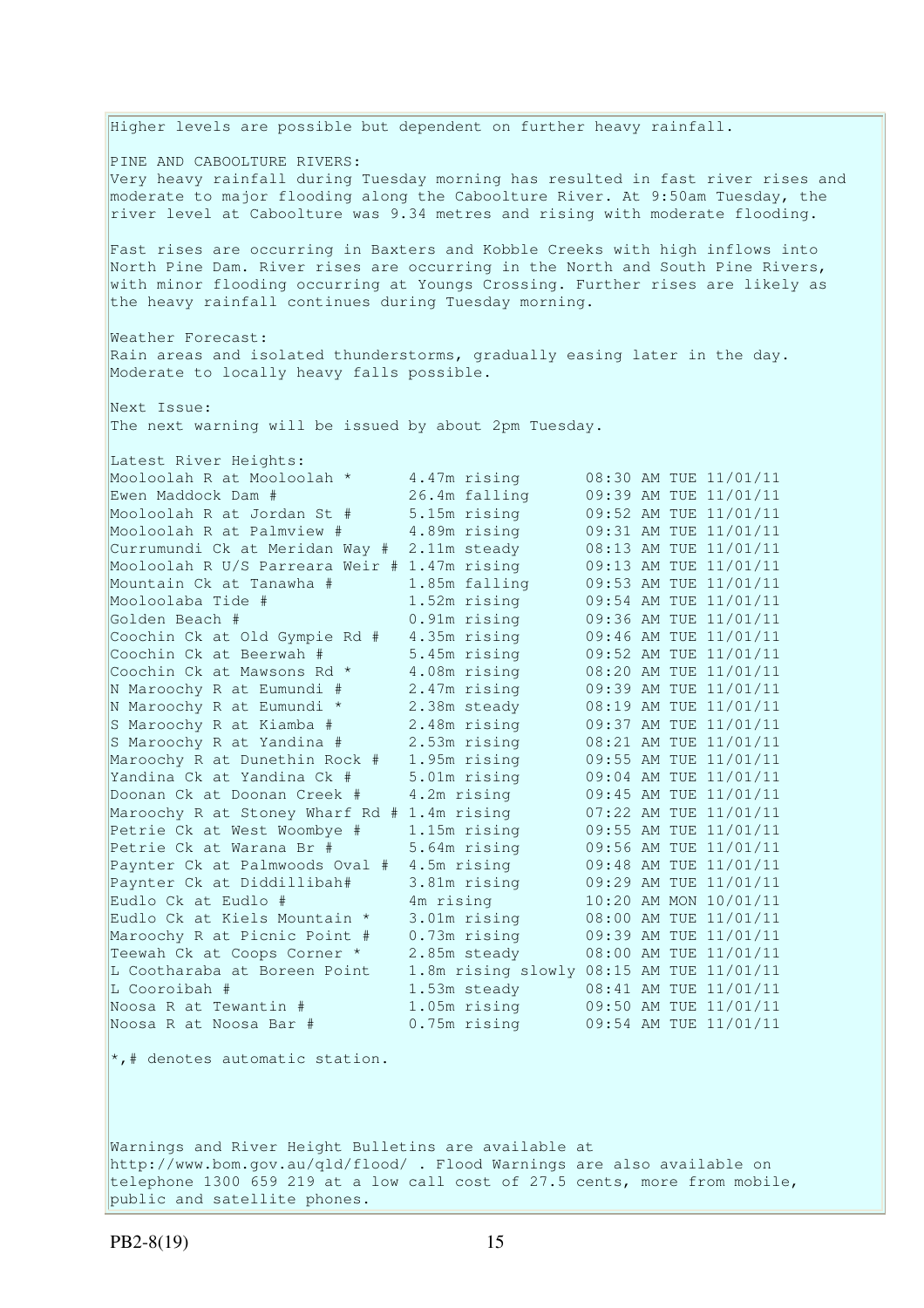#### TO::BOM613

IDQ20795

Australian Government Bureau of Meteorology Queensland

PRIORITY FLOOD WARNING FOR THE CABOOLTURE RIVER AND THE COASTAL RIVERS AND ADJACENT SUNSHINE COAST STREAMS Issued at 11:24 AM on Tuesday the 11th of January 2011 by the Bureau of Meteorology, Brisbane.

Very heavy rainfall continues to fall in the Caboolture and Pine River catchments with river levels similar to those experienced during the 1974 flood. Extreme rises and major flooding is occurring along the Caboolture River and in Burpengary Creek. Widespread minor to moderate flooding is occurring across the Sunshine Coast rivers and streams, with moderate to major flood levels rising along Coochin Creek. Further rises and higher levels are possible during Tuesday with the continued very heavy rainfall.

PINE AND CABOOLTURE RIVERS: Very heavy rainfall during Tuesday morning has resulted in extreme river rises and widespread major flooding along the Caboolture River and in Burpengary Creek. At 11:15am Tuesday, the river level at Caboolture was 10.44 metres and rising with major flooding. Fast rises are occurring in Baxters and Kobble Creeks with high inflows into North Pine Dam. River rises are occurring in the North and South Pine Rivers, with minor to moderate flooding occurring at Drapers and Youngs Crossings. Further rises are likely as the heavy rainfall continues during Tuesday morning.

## MAROOCHY AND MOOLOOLAH RIVERS AND COOCHIN CREEK:

Fast rises are moderate to moderate flooding is occurring in Coochin Creek. Stream rises are also occurring across the Sunshine Coast streams during Tuesday morning, with minor to moderate flooding continuing throughout the region. Moderate to major flooding is rising along the Mooloolah River.

NOOSA RIVER: Minor to moderate flooding continues between Boreen Point and Lake Cooroibah, with minor flood levels currently occurring on the high tides at Tewantin. Higher levels are possible but dependent on further heavy rainfall.

Weather Forecast: Rain areas and isolated thunderstorms, gradually easing later in the day. Moderate to locally heavy falls possible.

Next Issue: The next warning will be issued by about 2pm Tuesday.

Latest River Heights: Mooloolah R at Mooloolah # 5.39m rising 10:29 AM TUE 11/01/11 Ewen Maddock Dam # 26.46m rising 10:51 AM TUE 11/01/11 Mooloolah R at Jordan St # 5.2m rising 11:05 AM TUE 11/01/11 Mooloolah R at Palmview # 4.94m rising 10:17 AM TUE 11/01/11 Currumundi Ck at Meridan Way # 2.11m steady 08:13 AM TUE 11/01/11 Mooloolah R U/S Parreara Weir # 1.57m rising 11:03 AM TUE 11/01/11 Mountain Ck at Tanawha # 1.8m falling 10:51 AM TUE 11/01/11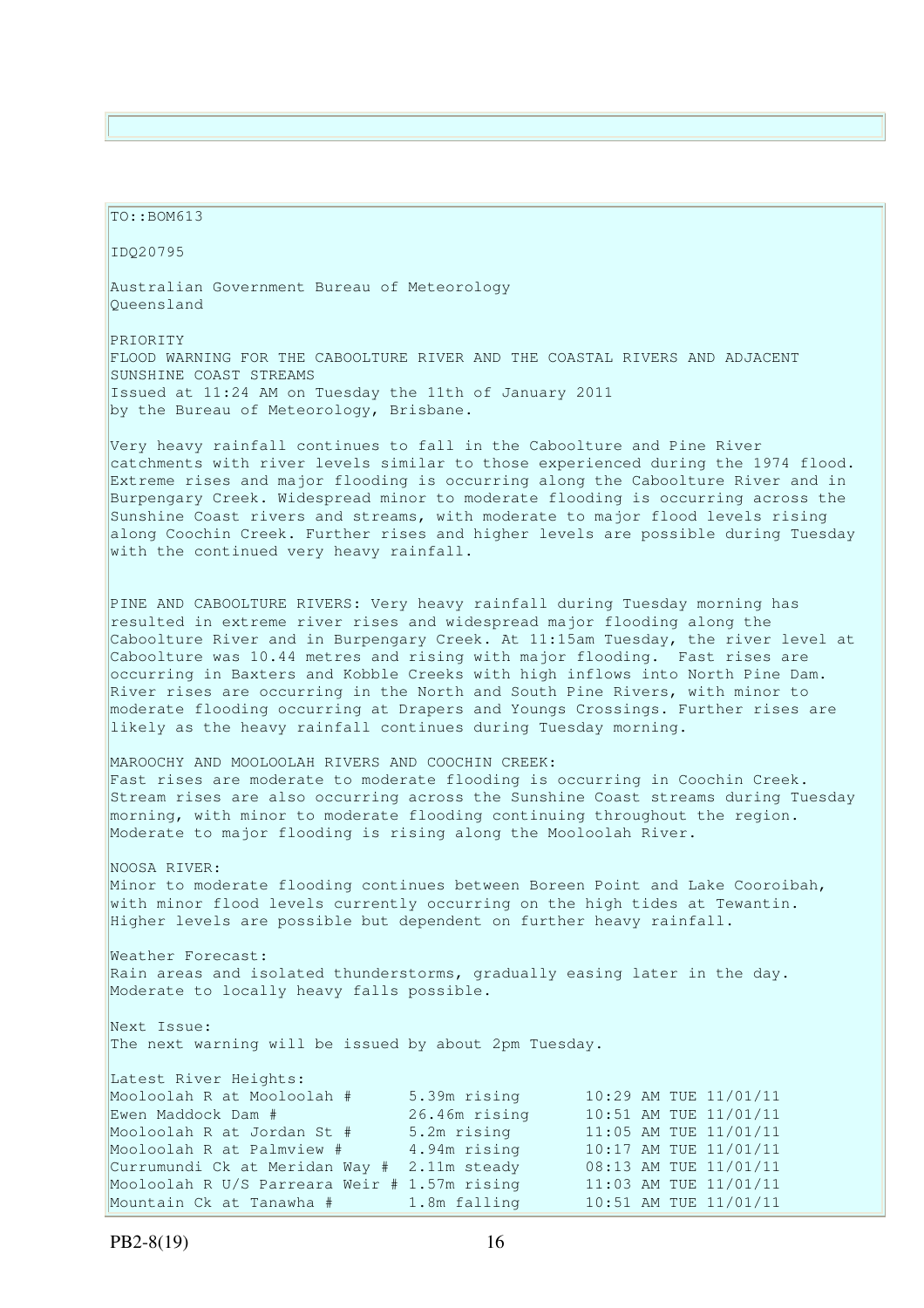| Mooloolaba Tide #               | 1.67m steady   |  | 10:59 AM TUE 11/01/11 |
|---------------------------------|----------------|--|-----------------------|
| Golden Beach #                  | 1.06m rising   |  | 10:48 AM TUE 11/01/11 |
| Coochin Ck at Old Gympie Rd #   | 4.55m rising   |  | 10:22 AM TUE 11/01/11 |
| Coochin Ck at Beerwah #         | 6.1m rising    |  | 11:03 AM TUE 11/01/11 |
| Coochin Ck at Mawsons Rd *      | 4.55m rising   |  | 09:00 AM TUE 11/01/11 |
| N Maroochy R at Eumundi #       | 3.17m rising   |  | 11:03 AM TUE 11/01/11 |
| S Maroochy R at Kiamba #        | 3.28m rising   |  | 11:03 AM TUE 11/01/11 |
| S Maroochy R at Yandina #       | 2.88m rising   |  | 11:04 AM TUE 11/01/11 |
| Maroochy R at Dunethin Rock #   | 2m rising      |  | 10:46 AM TUE 11/01/11 |
| Yandina Ck at Yandina Ck #      | 5.06m steady   |  | 10:43 AM TUE 11/01/11 |
| Doonan Ck at Doonan Creek #     | 4.2m rising    |  | 09:45 AM TUE 11/01/11 |
| Maroochy R at Stoney Wharf Rd # | 1.5m rising    |  | 10:51 AM TUE 11/01/11 |
| Petrie Ck at West Woombye #     | 3.05m rising   |  | 11:04 AM TUE 11/01/11 |
| Petrie Ck at Warana Br #        | 6.19m rising   |  | 11:00 AM TUE 11/01/11 |
| Paynter Ck at Palmwoods Oval #  | 4.6m steady    |  | 10:46 AM TUE 11/01/11 |
| Paynter Ck at Diddillibah#      | 3.91m rising   |  | 10:53 AM TUE 11/01/11 |
| Eudlo Ck at Kiels Mountain *    | 3.03m rising   |  | 09:00 AM TUE 11/01/11 |
| Maroochy R at Picnic Point #    | $0.83m$ rising |  | 10:48 AM TUE 11/01/11 |
| Teewah Ck at Coops Corner *     | 2.82m falling  |  | 09:00 AM TUE 11/01/11 |
| L Cootharaba at Boreen Point #  | 1.83m steady   |  | 10:15 AM TUE 11/01/11 |
| L Cooroibah #                   | 1.53m steady   |  | 08:41 AM TUE 11/01/11 |
| Noosa R at Tewantin #           | 1.1m rising    |  | 10:53 AM TUE 11/01/11 |
| Noosa R at Noosa Bar #          | 0.85m falling  |  | 10:55 AM TUE 11/01/11 |
|                                 |                |  |                       |

\*,# denotes automatic station.

Warnings and River Height Bulletins are available at http://www.bom.gov.au/qld/flood/ . Flood Warnings are also available on telephone 1300 659 219 at a low call cost of 27.5 cents, more from mobile, public and satellite phones.

# $TO::BOM613$

IDQ20795

Australian Government Bureau of Meteorology Queensland

PRIORITY FLOOD WARNING FOR THE CABOOLTURE RIVER AND THE COASTAL RIVERS AND ADJACENT SUNSHINE COAST STREAMS Issued at 2:09 PM on Tuesday the 11th of January 2011 by the Bureau of Meteorology, Brisbane.

The continuing heavy rainfall has shifted into the hinterland areas of the Sunshine Coast, which is causing fast stream rises and minor to moderate flooding across the upper Maroochy catchment. Moderate to major flooding continues in Paynter Creek and in the Mooloolah River, whilst moderate flood levels have commenced to ease along Coochin Creek. Major flooding has commenced to peak in the Caboolture River and in Burpengary Creek, whilst major flooding continues in the North and South Pine Rivers.

Further rises and higher levels are possible during Tuesday with the continued very heavy rainfall.

PINE AND CABOOLTURE RIVERS: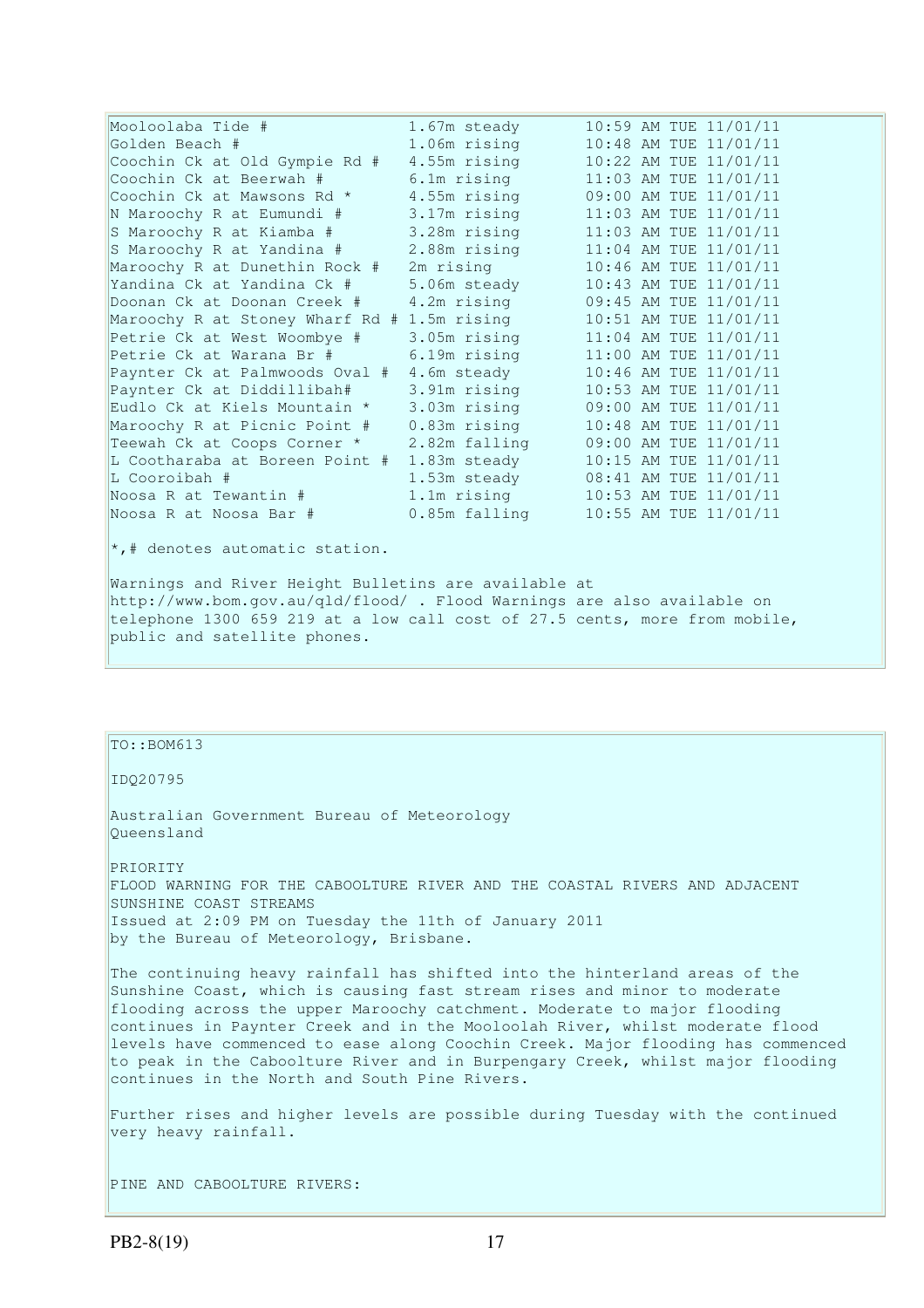Major flooding in the upper Caboolture River has peaked and is currently falling. Major flooding continues at Caboolture, where at 1:40pm Tuesday the river level was 10.79 metres and near a peak. Major flooding is similarly slowly approaching a peak in Burpengary Creek. Stream levels are currently easing in Baxters and Kobble Creeks, with major flooding continuing to rise in the South Pine River at Drapers Crossing and in the North Pine River at Youngs Crossing. MAROOCHY AND MOOLOOLAH RIVERS AND COOCHIN CREEK: The continuing heavy rainfall has moved into the hinterland areas of the Sunshine Coast, and is causing fast stream rises and minor to moderate flooding in the numerous small creeks and in the North and South Maroochy Rivers, and major flooding in Paynter Creek. Moderate to major flooding continues along the Mooloolah River. Moderate flood levels have commenced to ease in Coochin Creek following easing of the heavy rainfall. NOOSA RIVER: Minor to moderate flooding continues between Boreen Point and Lake Cooroibah. Minor flooding is also occurring at Tewantin, where river levels are reaching higher levels with the high tides. Weather Forecast: Rain areas and isolated thunderstorms. Some moderate to locally heavy falls. Next Issue: The next warning will be issued by about 5:30pm Tuesday. Latest River Heights: Mooloolah R at Mooloolah # 5.59m rising 01:12 PM TUE 11/01/11 Mooloolah R at Jordan St # 5.25m rising 01:39 PM TUE 11/01/11 Mooloolah R at Palmview  $\#$  4.94m steady  $11:29$  AM TUE  $11/01/11$ Currumundi Ck at Meridan Way # 2.16m rising 01:26 PM TUE 11/01/11 Mooloolah R U/S Parreara Weir # 1.76m rising 01:25 PM TUE 11/01/11 Mountain Ck at Tanawha # 1.6m falling 01:02 PM TUE 11/01/11 Mooloolaba Tide # 1.62m steady 01:59 PM TUE 11/01/11 Golden Beach # 1.26m rising 01:18 PM TUE 11/01/11 Coochin Ck at Old Gympie Rd # 4.3m falling 01:13 PM TUE 11/01/11 Coochin Ck at Beerwah # 6.05m falling 01:39 PM TUE 11/01/11 Coochin Ck at Mawsons Rd  $*$  6.72m rising 11:30 AM TUE 11/01/11 N Maroochy R at Eumundi # 4.97m rising 02:01 PM TUE 11/01/11 S Maroochy R at Kiamba # 4.08m falling 01:56 PM TUE 11/01/11 S Maroochy R at Yandina # 3.83m steady 02:01 PM TUE 11/01/11 Maroochy R at Dunethin Rock # 2.55m rising 01:54 PM TUE 11/01/11 Yandina Ck at Yandina Ck # 5.26m rising 02:02 PM TUE 11/01/11 Doonan Ck at Doonan Creek # 4.3m rising 12:12 PM TUE 11/01/11 Maroochy R at Stoney Wharf Rd # 1.65m rising 01:59 PM TUE 11/01/11 Petrie Ck at West Woombye # 2.6m falling 02:00 PM TUE 11/01/11 Petrie Ck at Warana Br # 7.44m rising 01:34 PM TUE 11/01/11 Paynter Ck at Palmwoods Oval # 5m steady 01:46 PM TUE 11/01/11 Paynter Ck at Diddillibah# 4.11m rising 01:39 PM TUE 11/01/11 Eudlo Ck at Kiels Mountain  $*$  3.1m rising 11:00 AM TUE 11/01/11 Maroochy R at Picnic Point # 0.93m steady 01:22 PM TUE 11/01/11 Teewah Ck at Coops Corner \* 2.77m steady 12:00 PM TUE 11/01/11 L Cootharaba at Boreen Point 1.78m falling slowly 12:00 PM TUE 11/01/11 L Cooroibah # 1.58m rising 01:06 PM TUE 11/01/11 Noosa R at Tewantin # 1.15m rising 12:13 PM TUE 11/01/11 Noosa R at Noosa Bar # 0.85m rising 02:01 PM TUE 11/01/11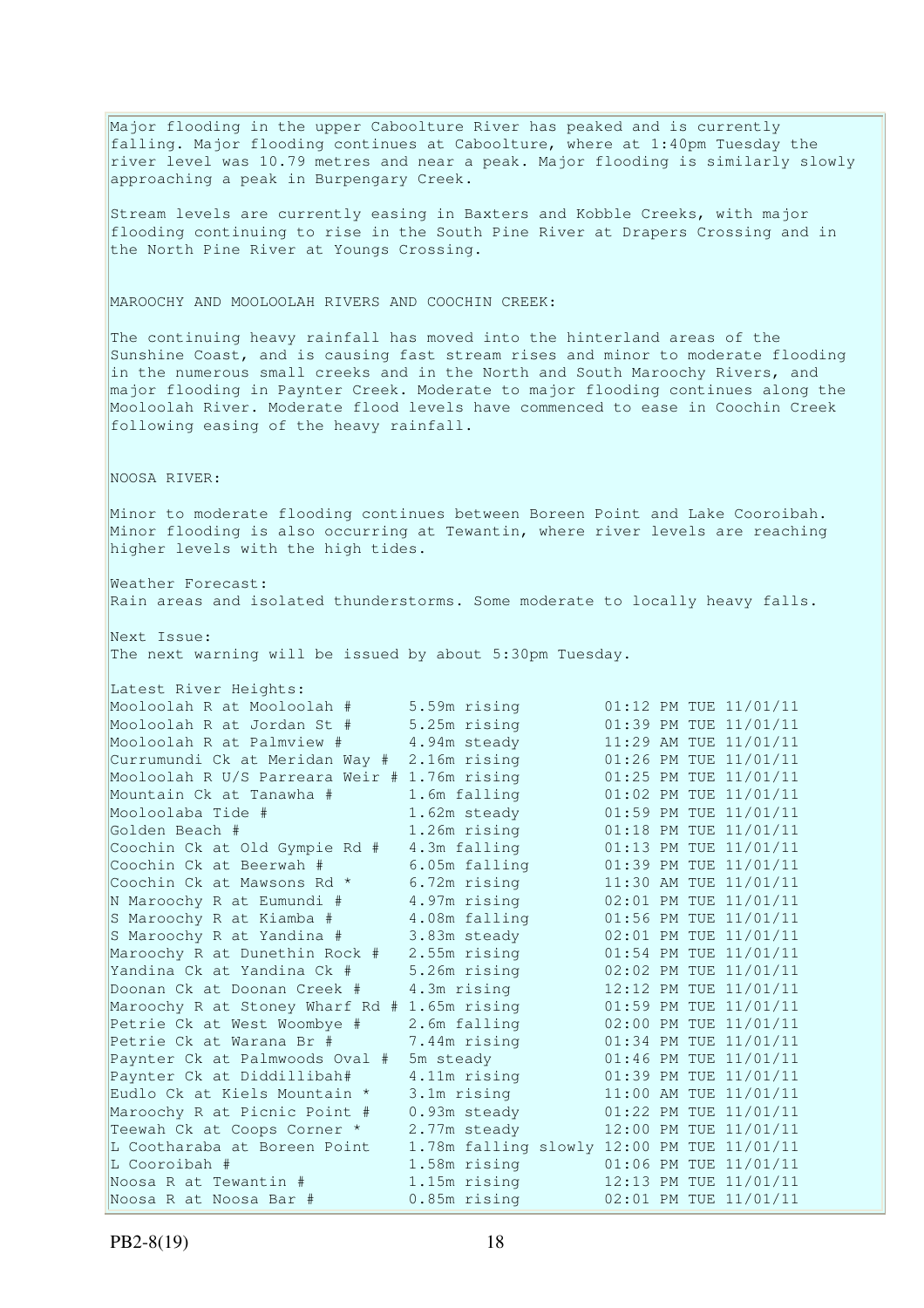\*,# denotes automatic station.

Warnings and River Height Bulletins are available at http://www.bom.gov.au/qld/flood/ . Flood Warnings are also available on telephone 1300 659 219 at a low call cost of 27.5 cents, more from mobile, public and satellite phones.

TO::BOM613

IDQ20795

Australian Government Bureau of Meteorology Queensland

FLOOD WARNING FOR THE CABOOLTURE RIVER AND SUNSHINE COAST STREAMS Issued at 6:19 PM on Tuesday the 11th of January 2011 by the Bureau of Meteorology, Brisbane.

Very heavy rainfall of over 60 millimetres has been recorded in the catchment of the Noosa River during the last hour. Moderate flood levels are possible at Tewantin with tonight's high tide.

Major flooding has peaked in the Caboolture River and in Burpengary Creek and is nearing a peak in the lower Pine River.

The coastal streams from Noosa to the Pine Rivers area are responding quickly to intense rainfall and further rises are possible during Tuesday night with the forecast of further heavy rainfall.

PINE AND CABOOLTURE RIVERS:

Major flooding has peaked in the Caboolture River at Caboolture where the level at 6pm was 9.7 metres and falling. Major flooding is also falling quickly in Burpengary Creek.

Major flooding continuing to fall in the South Pine River at Drapers Crossing and major levels are nearing a peak in the North Pine River at Youngs Crossing and furhter downstream in the Pine River at Murrumba Downs.

MAROOCHY AND MOOLOOLAH RIVERS AND COOCHIN CREEK:

Stream rises and minor to moderate flooding continue in the North and South Maroochy Rivers and tributary streams. Moderate to major flooding continues along the Mooloolah River. Moderate flood levels have commenced to ease in Coochin Creek following the easing of the heavy rainfall.

NOOSA RIVER:

Minor to moderate flooding continues between Boreen Point and Lake Cooroibah. Moderate flood levels are possible at Tewantin during Tuesday night coincident with high tide. Higher levels are possible if the heavy rainfall continues.

Weather Forecast: Rain areas and isolated thunderstorms. Some moderate to locally heavy falls.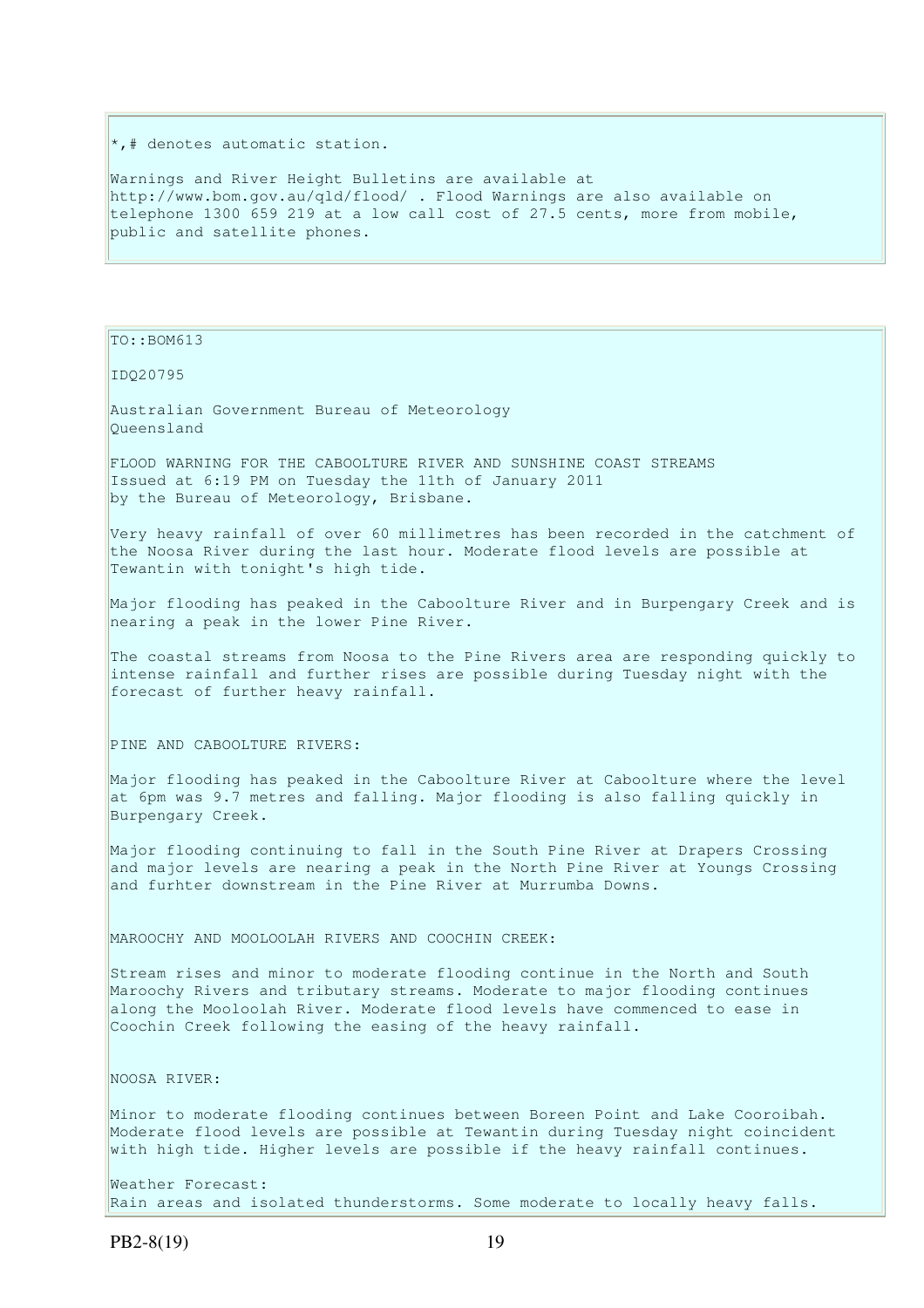| Next Issue:                                                                    |                |                                           |
|--------------------------------------------------------------------------------|----------------|-------------------------------------------|
| The next warning will be issued by about 9am Wednesday or earlier if required. |                |                                           |
| Latest River Heights:                                                          |                |                                           |
| Mooloolah R at Mooloolah #                                                     | 5.59m steady   | 01:12 PM TUE 11/01/11                     |
| Ewen Maddock Dam #                                                             | 26.58m falling | 05:21 PM TUE 11/01/11                     |
| Mooloolah R at Jordan St #                                                     | 5.3m falling   | 04:59 PM TUE 11/01/11                     |
| Mooloolah R at Palmview #                                                      | 4.94m steady   | 05:29 PM TUE 11/01/11                     |
| Currumundi Ck at Meridan Way #                                                 | 2.41m rising   | 05:30 PM TUE 11/01/11                     |
| Mooloolah R U/S Parreara Weir # 1.87m rising                                   |                | 05:21 PM TUE 11/01/11                     |
| Mountain Ck at Tanawha #                                                       | 1.55m falling  | 05:41 PM TUE 11/01/11                     |
| Coochin Ck at Old Gympie Rd #                                                  | 3.55m falling  | 05:03 PM TUE 11/01/11                     |
| Coochin Ck at Beerwah #                                                        | 5.1m falling   | 05:29 PM TUE 11/01/11                     |
| Coochin Ck at Mawsons Rd *                                                     | 7.36m falling  | 05:30 PM TUE 11/01/11                     |
| N Maroochy R at Eumundi #                                                      | 5.42m rising   | 05:37 PM TUE 11/01/11                     |
| S Maroochy R at Kiamba #                                                       | 2.93m falling  | 05:32 PM TUE 11/01/11                     |
| S Maroochy R at Yandina #                                                      | 3.13m falling  | 05:26 PM TUE 11/01/11                     |
| Maroochy R at Dunethin Rock #                                                  | 2.75m steady   | 05:24 PM TUE 11/01/11                     |
| Yandina Ck at Yandina Ck #                                                     | 5.36m rising   | 05:34 PM TUE 11/01/11                     |
| Doonan Ck at Doonan Creek #                                                    | 4.4m rising    | 04:55 PM TUE 11/01/11                     |
| Maroochy R at Stoney Wharf Rd # 1.75m steady                                   |                | 05:29 PM TUE 11/01/11                     |
| Petrie Ck at West Woombye #                                                    | 1.45m falling  | 05:36 PM TUE 11/01/11                     |
| Petrie Ck at Warana Br *                                                       | 6.8m falling   | 04:10 PM TUE 11/01/11                     |
| Petrie Ck at Warana Br #                                                       | 5.74m falling  | 05:40 PM TUE 11/01/11                     |
| Paynter Ck at Palmwoods Oval #                                                 | 4.55m falling  | 05:23 PM TUE 11/01/11                     |
| Paynter Ck at Diddillibah#                                                     | 4.36m falling  | 05:38 PM TUE 11/01/11                     |
| Eudlo Ck at Kiels Mountain *                                                   | 3.2m steady    | 04:00 PM TUE 11/01/11                     |
| Maroochy R at Picnic Point #                                                   | 0.98m rising   | 05:44 PM TUE 11/01/11                     |
| Teewah Ck at Coops Corner *                                                    | 3.12m rising   | 04:00 PM TUE 11/01/11                     |
| L Cootharaba at Boreen Point                                                   |                | 1.82m rising slowly 05:30 PM TUE 11/01/11 |
| L Cooroibah #                                                                  | 1.63m steady   | 05:41 PM TUE 11/01/11                     |
| Noosa R at Tewantin #                                                          | 1.15m rising   | 05:34 PM TUE 11/01/11                     |
|                                                                                |                |                                           |

Warnings and River Height Bulletins are available at http://www.bom.gov.au/qld/flood/ . Flood Warnings are also available on telephone 1300 659 219 at a low call cost of 27.5 cents, more from mobile, public and satellite phones.

## $\vert$ TO::BOM613

IDQ20795

Australian Government Bureau of Meteorology Queensland

FLOOD WARNING FOR THE CABOOLTURE RIVER AND SUNSHINE COAST STREAMS Issued at 8:04 AM on Wednesday the 12th of January 2011 by the Bureau of Meteorology, Brisbane.

The heavy rainfall has eased overnight to scattered showers, and the stream levels are easing across the Sunshine Coast and Caboolture and Pine River catchments.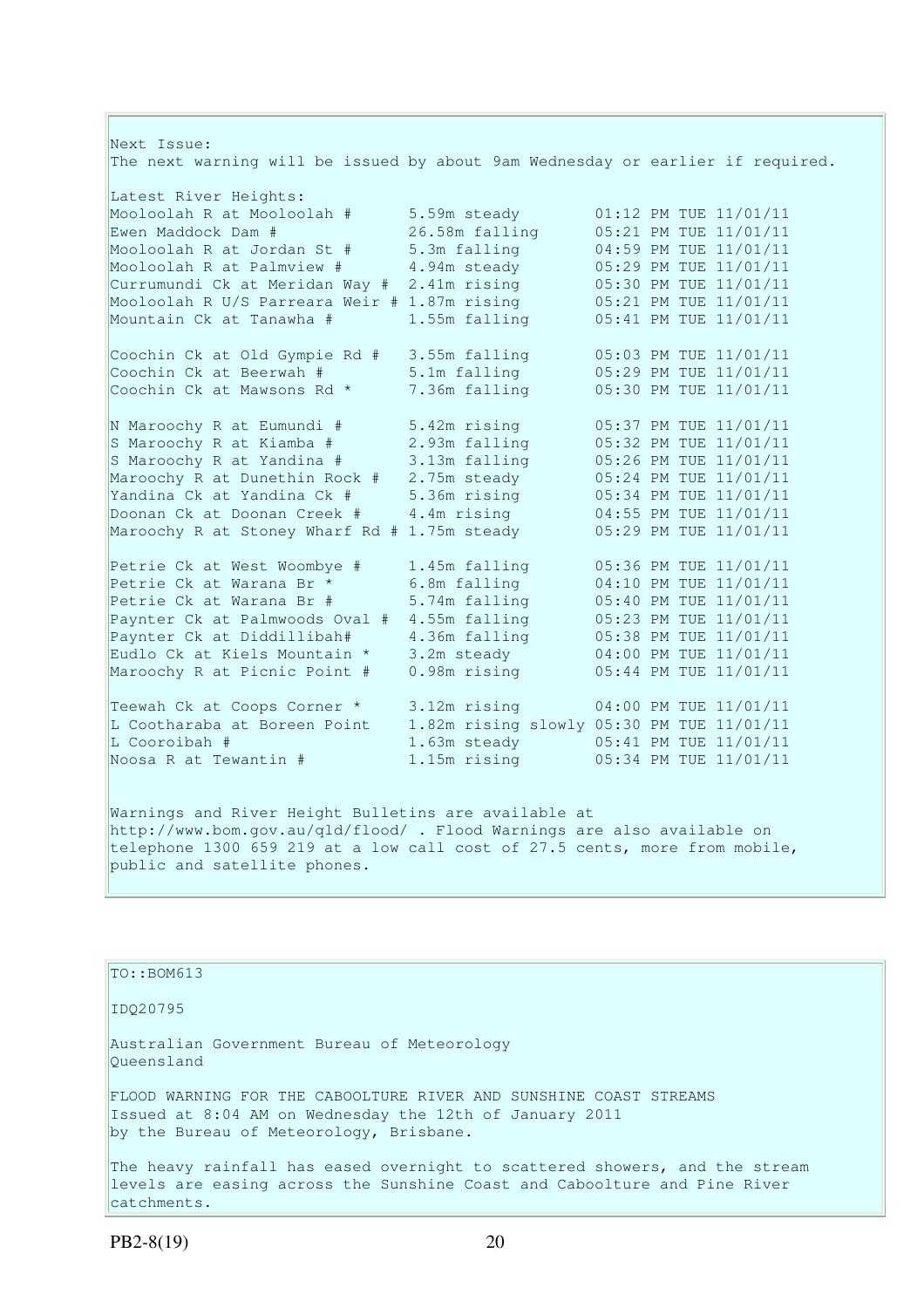PINE AND CABOOLTURE RIVERS: River levels have fallen away below minor flood level along the Caboolture River and Burpengary Creek. Rivers levels have similarly fallen away below minor in the South Pine River, with some minor flooding easing in the North Pine River at Youngs Crossing. MAROOCHY AND MOOLOOLAH RIVERS AND COOCHIN CREEK: Stream rises are generally easing across the Sunshine Coast with minor to moderate flooding easing in Eudlo, Doonan and Paynter Creeks. Minor to moderate flooding also continues to ease in the North Maroochy River. Minor to moderate flooding continues to slowly ease along the Mooloolah River, however major flood levels remain high at Jordan St but are easing very slowly. River levels have eased below minor along Coochin Creek. NOOSA RIVER: Minor to moderate flooding continues between Boreen Point and Lake Cooroibah. Minor flood levels are generally easing at Tewantin during Wednesday, however higher levels are coincident with the high tide. Weather Forecast: Scattered showers along the coast, tending isolated inland. Next Issue: The next warning will be issued at about 4pm Wednesday. Latest River Heights:<br>Mooloolah R at Mooloolah # 5.6m steady Mooloolah R at Mooloolah # 5.6m steady 06:48 PM TUE 11/01/11 Ewen Maddock Dam # 26.26m steady 07:27 AM WED 12/01/11 Mooloolah R at Jordan St # 5.05m falling 08:01 AM WED 12/01/11 Mooloolah R at Palmview # 4.64m falling 07:18 AM WED 12/01/11 Currumundi Ck at Meridan Way # 2.26m falling 07:30 AM WED 12/01/11 Mooloolah R U/S Parreara Weir # 1.66m falling 07:42 AM WED 12/01/11 Mountain Ck at Tanawha # 0.75m falling 07:32 AM WED 12/01/11 Mooloolaba Tide # 1.02m steady 07:59 AM WED 12/01/11 Golden Beach # 0.71m falling 08:01 AM WED 12/01/11 Coochin Ck at Old Gympie Rd # 1.7m rising 07:01 AM WED 12/01/11 Coochin Ck at Beerwah # 2.15m falling 07:22 AM WED 12/01/11 Coochin Ck at Mawsons Rd  $\star$  3.38m falling  $05:50$  AM WED  $12/01/11$ N Maroochy R at Eumundi # 4.62m falling 07:54 AM WED 12/01/11 S Maroochy R at Kiamba # 1.68m falling 07:45 AM WED 12/01/11 S Maroochy R at Yandina # 1.93m steady 07:19 AM WED 12/01/11 Maroochy R at Dunethin Rock # 2.25m steady 02:24 AM WED 12/01/11 Yandina Ck at Yandina Ck # 5.16m falling 08:00 AM WED 12/01/11 Doonan Ck at Doonan Creek # 4.25m falling 07:39 AM WED 12/01/11 Maroochy R at Stoney Wharf Rd # 1.7m falling 06:55 AM WED 12/01/11 Petrie Ck at West Woombye # 0.45m falling 06:40 AM WED 12/01/11 Petrie Ck at Warana Br # 2.14m falling 07:20 AM WED 12/01/11 Paynter Ck at Palmwoods Oval # 2.75m falling 07:59 AM WED 12/01/11 Paynter Ck at Diddillibah# 3.76m falling 07:23 AM WED 12/01/11 Eudlo Ck at Eudlo # NA Eudlo Ck at Kiels Mountain \* 3.05m falling 05:00 AM WED 12/01/11

Minor to moderate flooding continues to ease across the Sunshine Coast, although

major flood levels remain high in the Mooloolah River at Jordan St. Minor

flooding is easing in the North Pine River at Youngs Crossing.

PB2-8(19) 21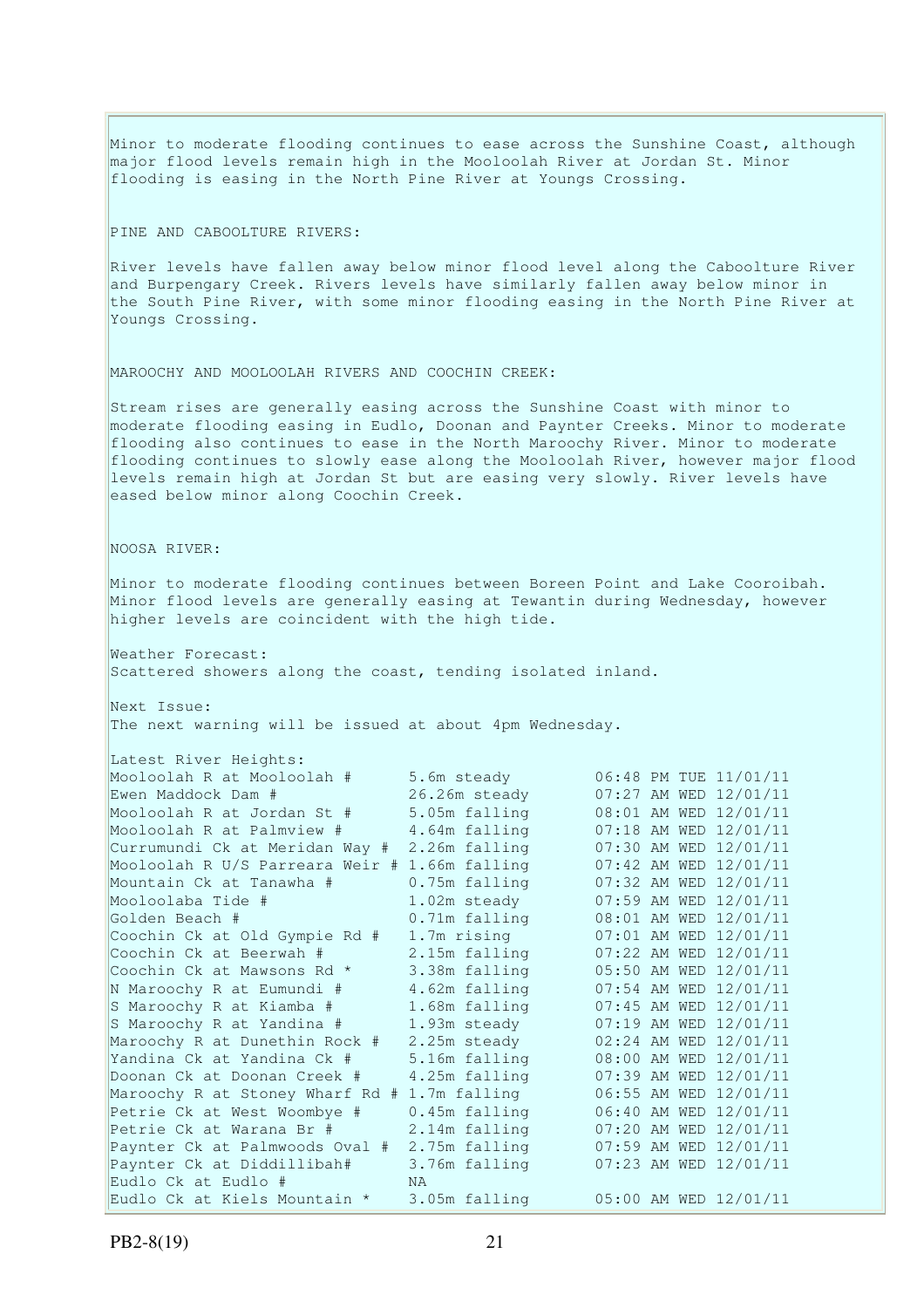Maroochy R at Picnic Point # 0.73m steady 07:22 AM WED 12/01/11 Teewah Ck at Coops Corner \* 3.94m falling 06:00 AM WED 12/01/11 L Cootharaba at Boreen Point # 1.83m steady 07:15 AM WED 12/01/11 L Cooroibah # 1.53m falling 06:42 AM WED 12/01/11 Noosa R at Tewantin # 1m falling 07:06 AM WED 12/01/11<br>Noosa R at Noosa Bar # 0.5m rising 07:46 AM WED 12/01/11 Noosa R at Noosa Bar # 0.5m rising 07:46 AM WED 12/01/11  $\star$ ,# denotes automatic station. Warnings and River Height Bulletins are available at http://www.bom.gov.au/qld/flood/ . Flood Warnings are also available on telephone 1300 659 219 at a low call cost of 27.5 cents, more from mobile, public and satellite phones. TO::BOM613 IDQ20795 Australian Government Bureau of Meteorology Queensland FLOOD WARNING FOR THE CABOOLTURE RIVER AND SUNSHINE COAST STREAMS Issued at 4:28 PM on Wednesday the 12th of January 2011 by the Bureau of Meteorology, Brisbane. Rainfall has eased on the Sunshine Coasts, and stream levels are easing across the Sunshine Coast and Caboolture and Pine River catchments. Minor to moderate flooding continues to ease across the Sunshine Coast, although major flood levels remain high in the Mooloolah River at Jordan St. Minor flooding is easing in the North Pine River at Youngs Crossing. PINE AND CABOOLTURE RIVERS: River levels have fallen away below minor flood level along the Caboolture, North Pine and South Pine Rivers and Burpengary Creek. MAROOCHY AND MOOLOOLAH RIVERS AND COOCHIN CREEK: Minor to moderate flooding is continuing to ease in the Sunshine Coast Creeks and Streams. NOOSA RIVER: Minor flooding continues between Boreen Point and Lake Cooroibah, although levels are continuing to fall. Minor flood levels are generally easing at Tewantin during Wednesday, however higher levels are coincident with the high tide. Weather Forecast: Scattered showers along the coast, tending isolated inland. Next Issue: The next warning will be issued at about 10am Thursday.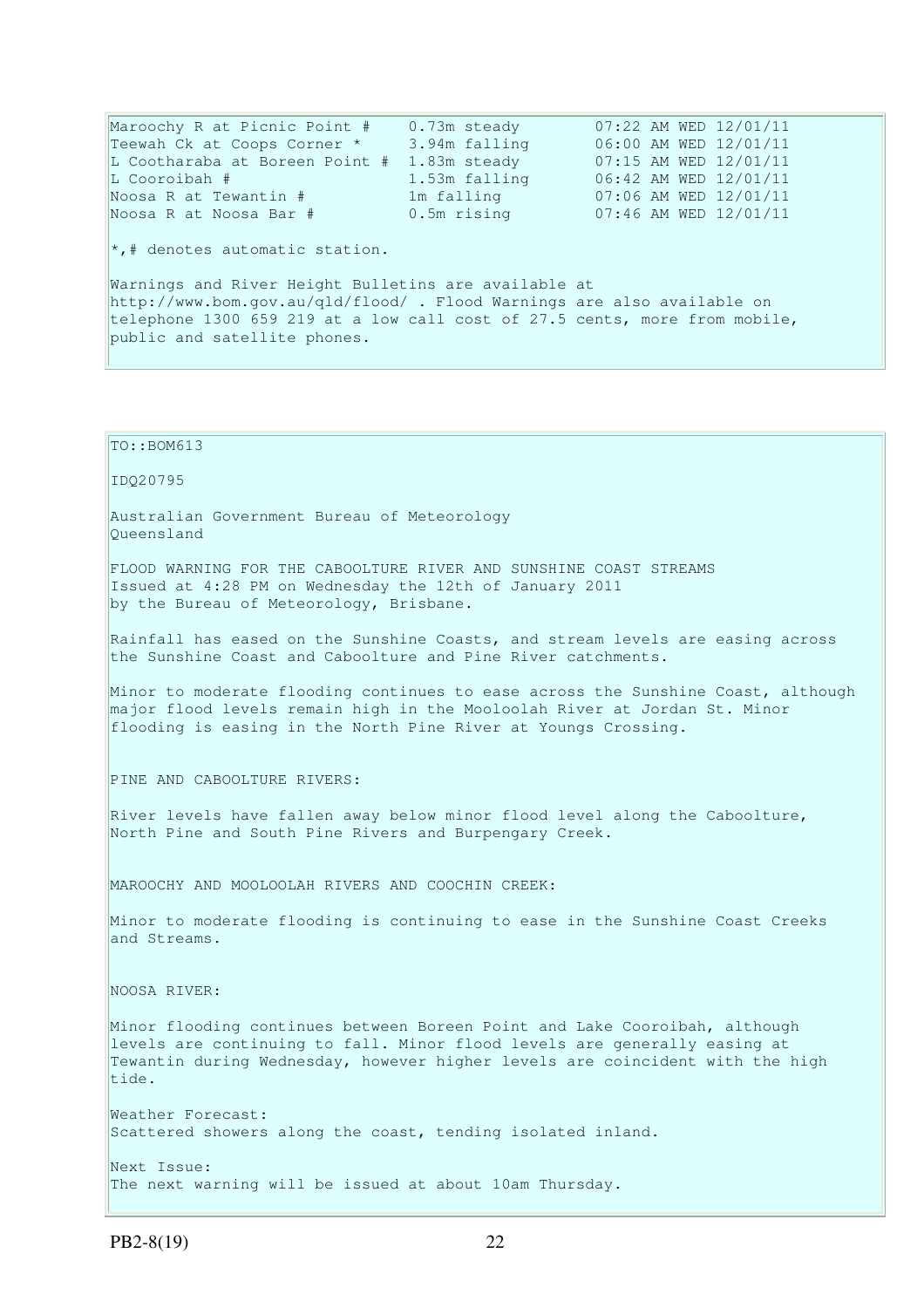| Latest River Heights:                         |                                           |  |                       |
|-----------------------------------------------|-------------------------------------------|--|-----------------------|
| Mooloolah R at Mooloolah #                    | 2.64m falling                             |  | 03:48 PM WED 12/01/11 |
| Ewen Maddock Dam #                            | 26.12m falling                            |  | 03:06 PM WED 12/01/11 |
| Mooloolah R at Jordan St #                    | 4.95m rising                              |  | 04:14 PM WED 12/01/11 |
| Mooloolah R at Palmyiew #                     | 4.34m falling                             |  | 04:13 PM WED 12/01/11 |
| Currumundi Ck at Meridan Way #                | 1.91m falling                             |  | 02:46 PM WED 12/01/11 |
| Mooloolah R U/S Parreara Weir # 1.37m falling |                                           |  | 04:14 PM WED 12/01/11 |
| Mountain Ck at Tanawha #                      | $0.7m$ steady                             |  | 03:13 PM WED 12/01/11 |
| Mooloolaba Tide #                             | 1.12m falling                             |  | 04:14 PM WED 12/01/11 |
| Mooloolaba Tide *                             | 1.23m steady                              |  | 03:59 PM WED 12/01/11 |
| Golden Beach #                                | 0.81m falling                             |  | 04:11 PM WED 12/01/11 |
| Coochin Ck at Old Gympie Rd #                 | 1.65m rising                              |  | 12:42 PM WED 12/01/11 |
| Coochin Ck at Beerwah #                       | 2.1m falling                              |  | 04:04 PM WED 12/01/11 |
| Coochin Ck at Mawsons Rd *                    | 3.38m falling                             |  | 05:50 AM WED 12/01/11 |
| N Maroochy R at Eumundi #                     | 2.02m falling                             |  | 03:28 PM WED 12/01/11 |
| S Maroochy R at Kiamba #                      | 1.83m rising                              |  | 03:03 PM WED 12/01/11 |
| S Maroochy R at Yandina #                     | 1.83m steady                              |  | 01:19 PM WED 12/01/11 |
| Maroochy R at Dunethin Rock #                 | 2.25m steady                              |  | 02:24 AM WED 12/01/11 |
| Yandina Ck at Yandina Ck #                    | 4.81m falling                             |  | 04:03 PM WED 12/01/11 |
| Doonan Ck at Doonan Creek #                   | 4.05m falling                             |  | 03:16 PM WED 12/01/11 |
| Maroochy R at Stoney Wharf Rd # 1.5m falling  |                                           |  | 02:43 PM WED 12/01/11 |
| Petrie Ck at West Woombye #                   | 0.45m falling                             |  | 03:18 PM WED 12/01/11 |
| Petrie Ck at Warana Br #                      | 2.24m steady                              |  | 03:12 PM WED 12/01/11 |
| Paynter Ck at Palmwoods Oval #                | 2.1m rising                               |  | 03:57 PM WED 12/01/11 |
| Paynter Ck at Diddillibah#                    | 3.66m falling                             |  | 02:02 PM WED 12/01/11 |
| Eudlo Ck at Kiels Mountain *                  | 2.88m falling                             |  | 03:00 PM WED 12/01/11 |
| Maroochy R at Picnic Point #                  | 0.73m rising                              |  | 04:14 PM WED 12/01/11 |
| Teewah Ck at Coops Corner *                   | 2.9m falling                              |  | 03:00 PM WED 12/01/11 |
| L Cootharaba at Boreen Point #                | 1.73m steady                              |  | 04:15 PM WED 12/01/11 |
| L Cootharaba at Boreen Point                  | 1.8m falling slowly 07:00 AM WED 12/01/11 |  |                       |
| L Cooroibah #                                 | 1.48m steady                              |  | 02:41 PM WED 12/01/11 |
| L Cooroibah                                   | 1.3m falling                              |  | 03:00 PM WED 12/01/11 |
| Noosa R at Tewantin #                         | 1m steady                                 |  | 02:21 PM WED 12/01/11 |
| Noosa R at Noosa Bar #                        | 0.55m falling                             |  | 03:56 PM WED 12/01/11 |

Warnings and River Height Bulletins are available at http://www.bom.gov.au/qld/flood/ . Flood Warnings are also available on telephone 1300 659 219 at a low call cost of 27.5 cents, more from mobile, public and satellite phones.

| $TO: BOM613$                                                                                                                                                                 |
|------------------------------------------------------------------------------------------------------------------------------------------------------------------------------|
| ID020795                                                                                                                                                                     |
| Australian Government Bureau of Meteorology<br>Oueensland                                                                                                                    |
| FINAL FLOOD WARNING FOR THE CABOOLTURE RIVER AND SUNSHINE COAST STREAMS<br>Issued at 7:03 AM on Thursday the 13th of January 2011<br>by the Bureau of Meteorology, Brisbane. |
| Stream levels continue to ease across the Sunshine Coast and Caboolture and Pine<br>River catchments.                                                                        |
| Some moderate flooding remains in the Mooloolah River at Jordan St and in<br>Paynter Creek at Diddillibah, however levels will continue to ease further<br>during Thursday.  |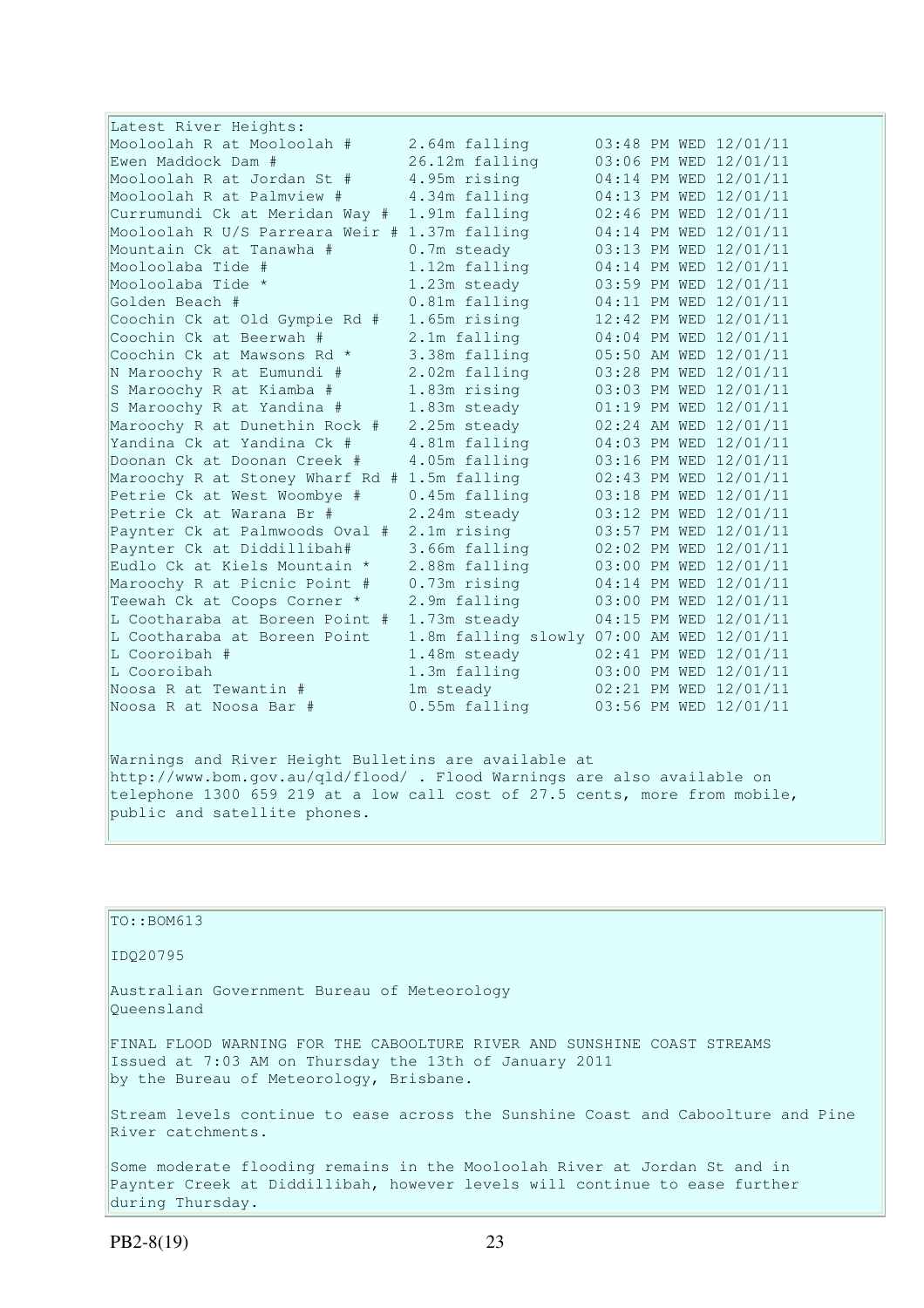PINE AND CABOOLTURE RIVERS:

River levels have fallen away below minor flood level along the Caboolture, North Pine and South Pine Rivers and Burpengary Creek.

MAROOCHY AND MOOLOOLAH RIVERS AND COOCHIN CREEK:

Stream levels have continued to ease below minor flood level overnight in the Sunshine Coast Creeks and Streams. Moderate flooding however continues to ease in the Mooloolah River at Jordan St and in Paynter Creek at Diddillibah.

NOOSA RIVER:

Minor flooding is easing between Boreen Point and Lake Cooroibah. River levels have eased below minor flood level at Tewantin, however higher levels are still likely coincident with the high tide during Thursday.

Weather Forecast: Isolated showers.

Latest River Heights:

Next Issue: This is the final warning. River Height Bulletins will continue to be issued.

| Latest kiver heights:           |                     |  |                       |
|---------------------------------|---------------------|--|-----------------------|
| Mooloolah R at Mooloolah *      | 1.82m falling       |  | 05:00 AM THU 13/01/11 |
| Mooloolah R at Jordan St #      | 4.45m falling       |  | 05:53 AM THU 13/01/11 |
| Mooloolah R at Palmview #       | 3.94m steady        |  | 06:47 AM THU 13/01/11 |
| Currumundi Ck at Meridan Way #  | 1.61m falling       |  | 05:28 AM THU 13/01/11 |
| Mooloolah R U/S Parreara Weir # | 0.81m falling       |  | 06:48 AM THU 13/01/11 |
| Mountain Ck at Tanawha #        | 0.55m steady        |  | 06:13 AM THU 13/01/11 |
| Mooloolaba Tide #               | $0.97m$ falling     |  | 06:44 AM THU 13/01/11 |
| Golden Beach #                  | 0.71m falling       |  | 06:41 AM THU 13/01/11 |
| Coochin Ck at Old Gympie Rd #   | 1.35m steady        |  | 06:36 AM THU 13/01/11 |
| Coochin Ck at Beerwah #         | 1.8m falling        |  | 01:06 AM THU 13/01/11 |
| N Maroochy R at Eumundi #       | 1.37m falling       |  | 05:25 AM THU 13/01/11 |
| S Maroochy R at Kiamba #        | 1.43m falling       |  | 05:21 AM THU 13/01/11 |
| S Maroochy R at Yandina *       | 1.52m falling       |  | 05:00 AM THU 13/01/11 |
| Yandina Ck at Yandina Ck #      | 3.51m falling       |  | 06:46 AM THU 13/01/11 |
| Doonan Ck at Doonan Creek #     | 3.7m rising         |  | 06:14 AM THU 13/01/11 |
| Maroochy R at Stoney Wharf Rd # | 1m falling          |  | 06:40 AM THU 13/01/11 |
| Petrie Ck at West Woombye #     | 0.3m steady         |  | 05:12 AM THU 13/01/11 |
| Petrie Ck at Warana Br #        | 1.69m falling       |  | 06:39 AM THU 13/01/11 |
| Paynter Ck at Palmwoods Oval #  | 1.35m falling       |  | 06:20 AM THU 13/01/11 |
| Paynter Ck at Diddillibah#      | 3.51m falling       |  | 05:35 AM THU 13/01/11 |
| Eudlo Ck at Kiels Mountain *    | 2.55m falling       |  | 05:00 AM THU 13/01/11 |
| Maroochy R at Picnic Point #    | 0.38m falling       |  | 06:03 AM THU 13/01/11 |
| Teewah Ck at Coops Corner *     | 2.15m falling       |  | 05:00 AM THU 13/01/11 |
| L Cootharaba at Boreen Point    | 1.8m falling slowly |  | 07:00 AM WED 12/01/11 |
| L Cooroibah #                   | 1.33m steady        |  | 05:41 AM THU 13/01/11 |
| Noosa R at Tewantin #           | $0.85m$ falling     |  | 05:56 AM THU 13/01/11 |
| Noosa R at Noosa Bar #          | 0.4m falling        |  | 06:38 AM THU 13/01/11 |
|                                 |                     |  |                       |

\*,# denotes automatic station.

Warnings and River Height Bulletins are available at http://www.bom.gov.au/qld/flood/ . Flood Warnings are also available on telephone 1300 659 219 at a low call cost of 27.5 cents, more from mobile, public and satellite phones.